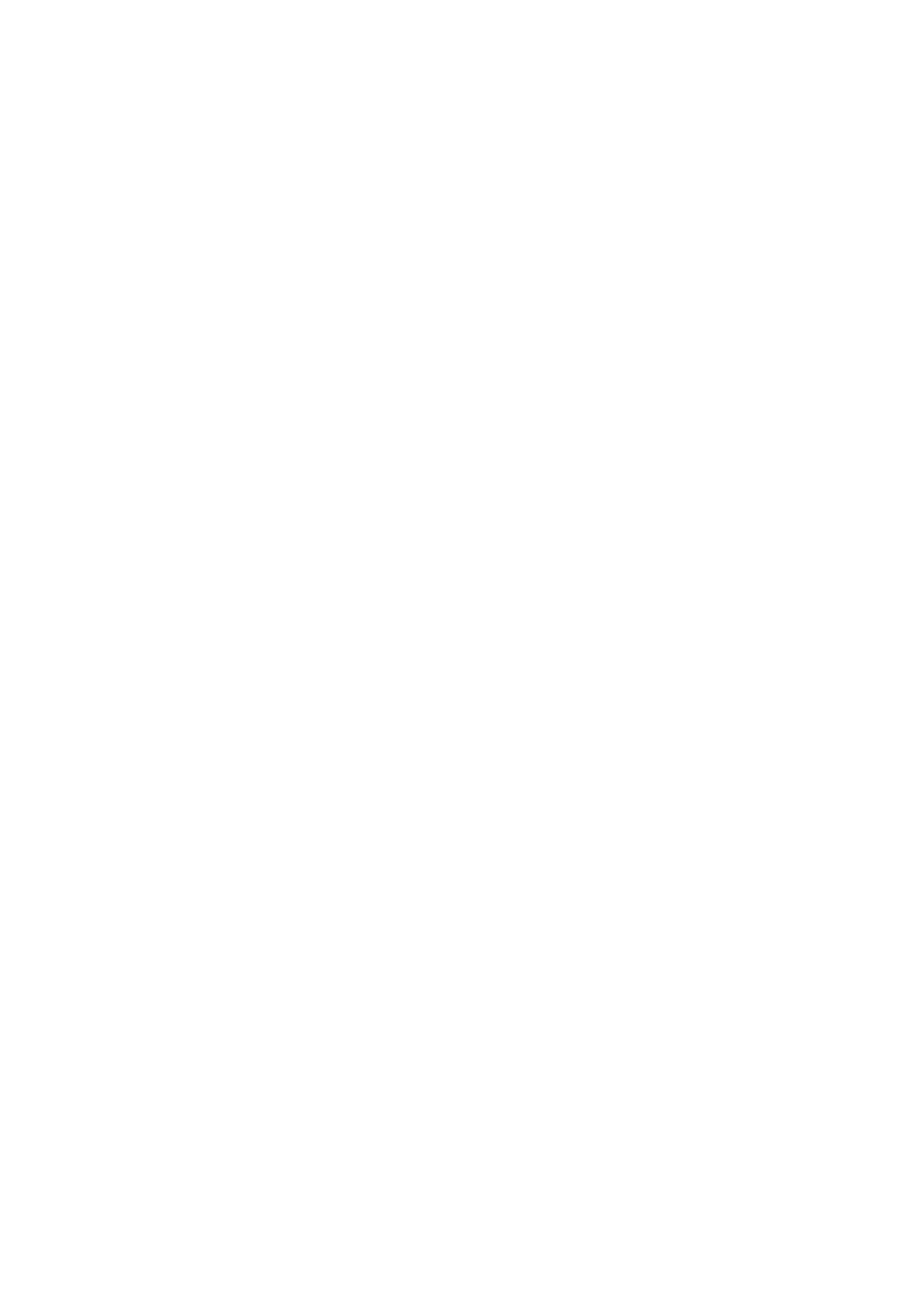# **© Marine Management Organisation 2014**

This publication (excluding the logos) may be re-used free of charge in any format or medium (under the terms of the Open Government Licence [www.nationalarchives.gov.uk/doc/open-government-licence/\)](http://www.nationalarchives.gov.uk/doc/open-government-licence/). It may only be reused accurately and not in a misleading context. The material must be acknowledged as Marine Management Organisation Copyright and use of it must give the title of the source publication. Where third party Copyright material has been identified, further use of that material requires permission from the Copyright holders concerned.

### **Disclaimer**

This report contributes to the Marine Management Organisation (MMO) evidence base which is a resource developed through a large range of research activity and methods carried out by both the MMO and external experts.

The opinions expressed in this report do not necessarily reflect the views of the MMO nor are they intended to indicate how the MMO will act on a given set of facts or signify any preference for one research activity or method over another. The MMO is not liable for the accuracy or completeness of the information contained nor is it responsible for any use of the content.

### **This report should be cited as**

MMO (2014). Modelling Marine Recreation Potential in England – Annexes E to K. A report produced for the Marine Management Organisation, pp 38. MMO Project No: 1064. ISBN: 978-1-909452-27-5.

First published June 2014.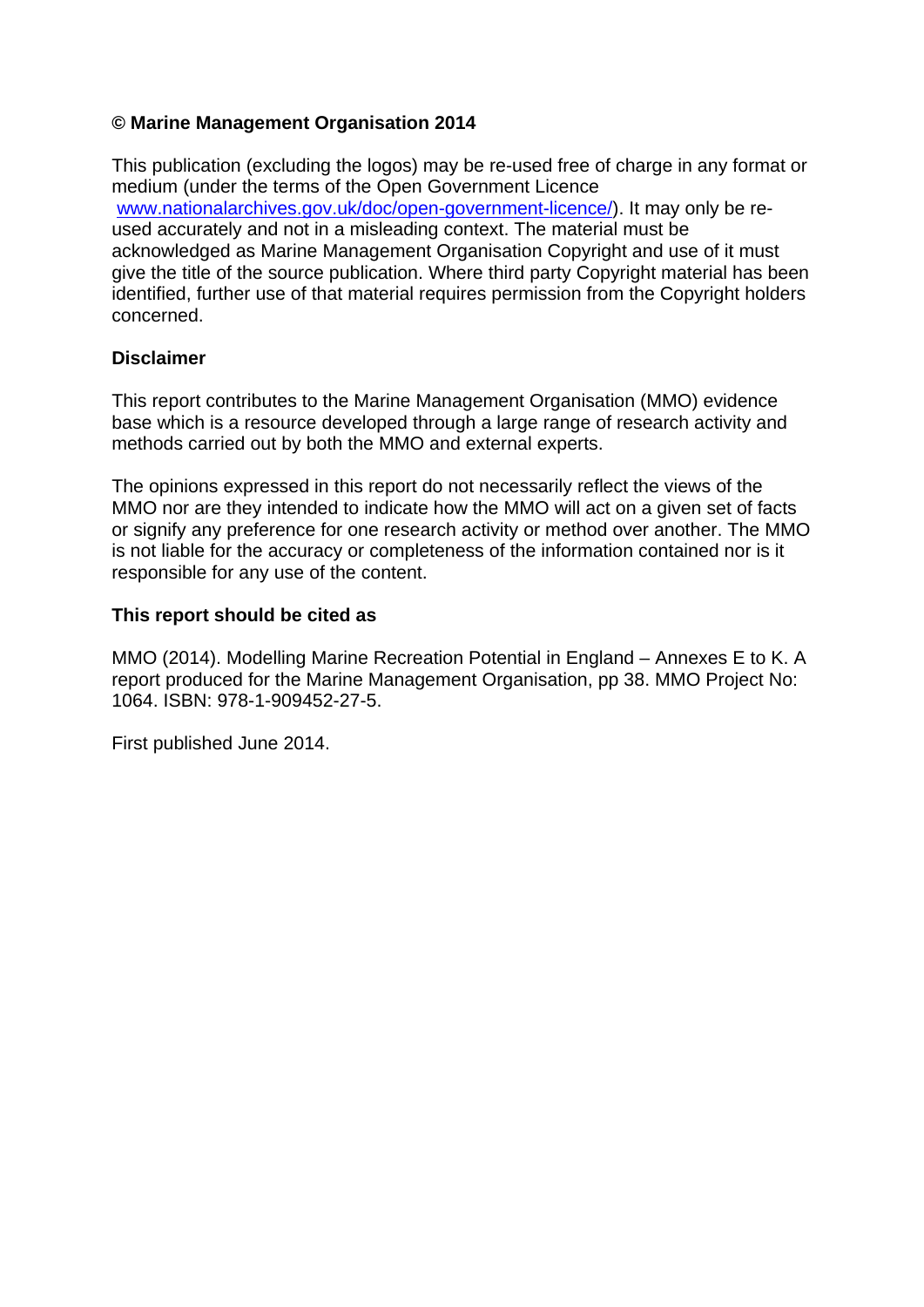# **Contents**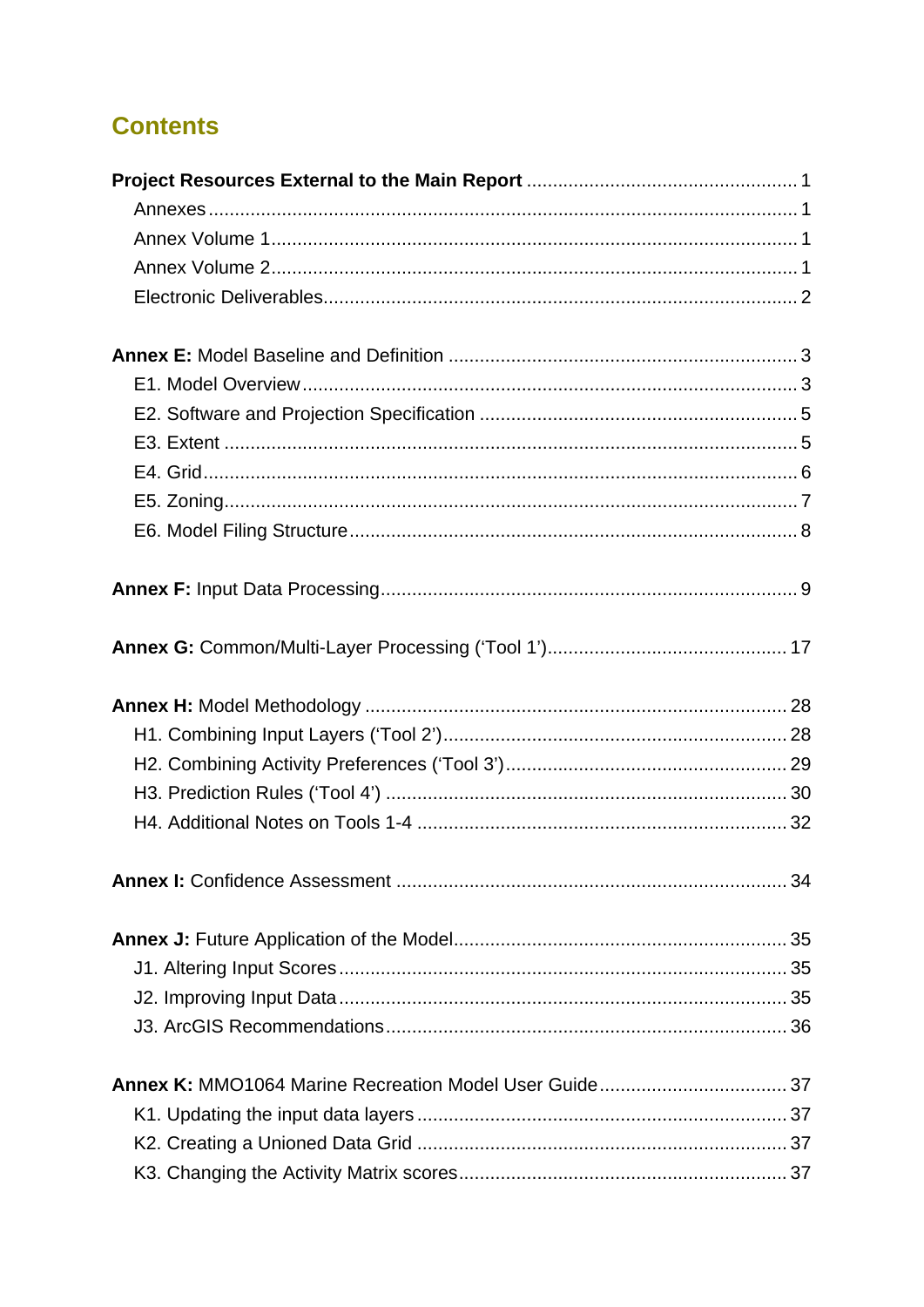# **Figures**

| Figure 2: Presence of points, lines and polygons: process flow diagram.  19               |  |
|-------------------------------------------------------------------------------------------|--|
|                                                                                           |  |
|                                                                                           |  |
|                                                                                           |  |
| <b>Figure 6:</b> Summary statistics of lines, points or polygons: process flow diagram 23 |  |
|                                                                                           |  |
|                                                                                           |  |
|                                                                                           |  |
|                                                                                           |  |
|                                                                                           |  |
|                                                                                           |  |
|                                                                                           |  |

# **Tables**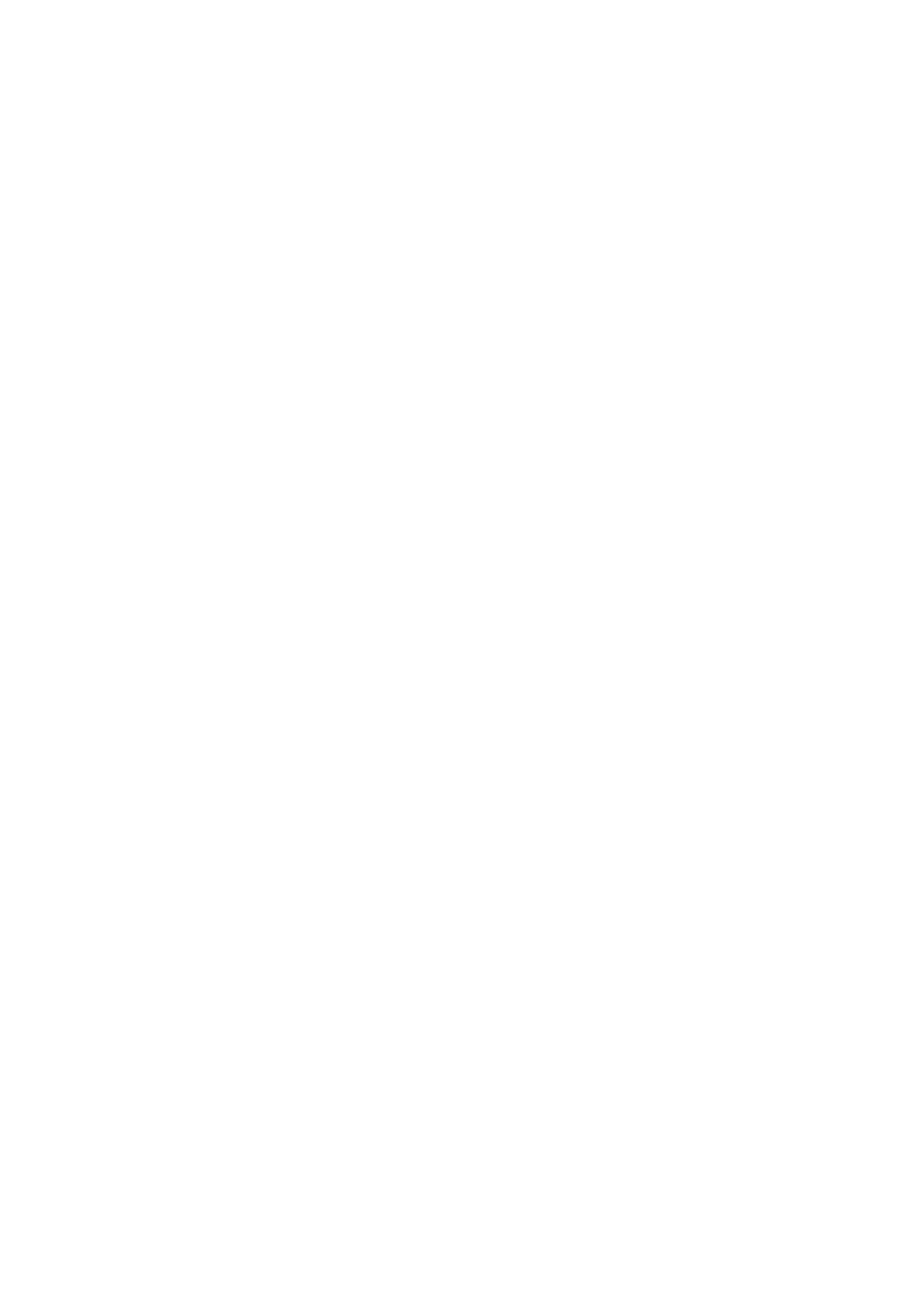# <span id="page-6-0"></span>**Project Resources External to the Main Report**

# **Annexes**

The project annexes consist of two volumes. The first volume comprises the nontechnical annexes, including a map annex, activity preferences and stakeholder consultation. The second volume comprises the technical annexes, including detail on input data and data layer processing, model development, confidence assessment and Marine Recreation Model User Guide.

These annex volumes are separate documents and are referenced in the main report. Only the Vol. 2 Technical Annex is stand alone and can be used separately from the main project report to inform the model development. The annexes are structured as follows:

# **Annex volume 1**

**Annex A**: **Guide and References** - provides a reference list of acronyms and terminology descriptions, as well as references cited throughout the project report and appendices.

**Annex B: Modelled Activity Maps** - provides maps of the activities modelled in this study, presented at the national scale.

**Annex C: Activity Preferences** - provides further detail on the activities selected to model and the influencing user preferences, or parameters. This includes the approach taken to prioritising the parameters and a more detailed breakdown of the varying elements of the Activity Matrix (activity preferences).

**Annex D: Activity Consultation** - gives further description to the stakeholder consultation steps taken and stakeholder feedback.

# **Annex volume 2**

**Annex E: Model Baseline and Definition** - technical annex detailing the baseline model and its definitions.

**Annex F: Input Data Processing** - technical annex detailing the input data processing, including the input data catalogue.

**Annex G: Common/Multi Layer Processing** – technical annex providing a description of the Tool 1 Gridding Tools and their use

**Annex H: Model Methodology** - is a technical annex describing the model methodology, detailing Tool 2, the 'Union Tool', Tool 3, the model ready Activity Matrix and Tool 4, the model.

**Annex I: Confidence Assessment** - provides an assessment of the model outputs, including the confidence assessment of the input data (not sourced from the MMO) and the confidence assessment of the input data layers.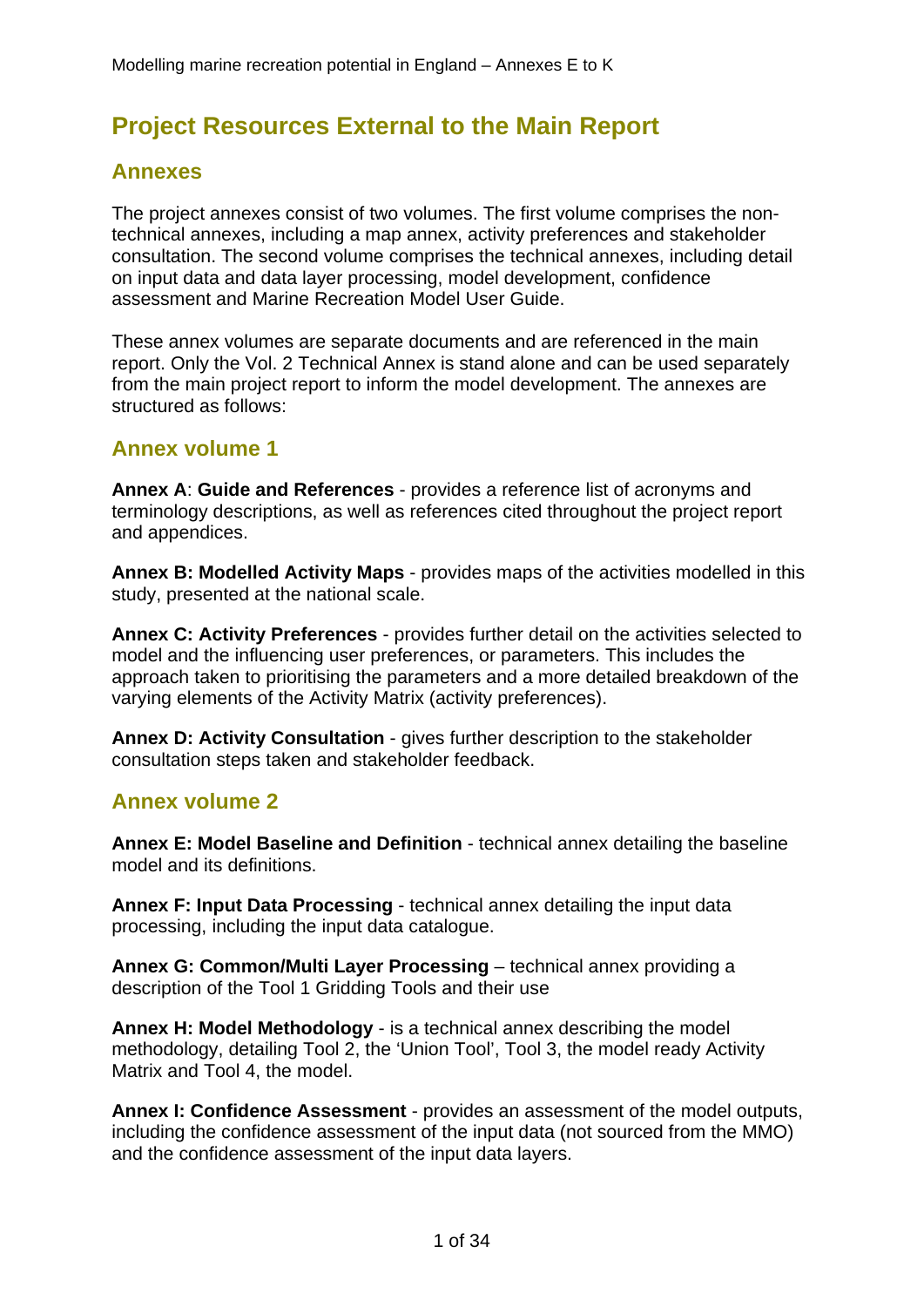<span id="page-7-0"></span>**Annex J: Future application of the model** – provides recommendations for future use and evolution of the model

**Annex K: MMO1064 Marine Recreation Model User Guide** – step by step instructions on processing data suitable for the model and rerunning the model.

# **Electronic deliverables**

Below is a complete list of electronic deliverables with this project.

- Final report
- Vol. 1 Report Annex
- Vol. 2 Technical Annex, including model guidance
- Project research flier
- Data processing logs, including flow diagrams
- GIS data layers
- XML metadata
- Model Tools 1, 2, 3 and 4
- Combined Consultation Activity Matrix spreadsheet
- Data confidence assessments
- Input data catalogue.

All associated documents for the MMO1064 project can be found in the MMO website evidence pages at

<http://www.marinemanagement.org.uk/evidence/1064.htm>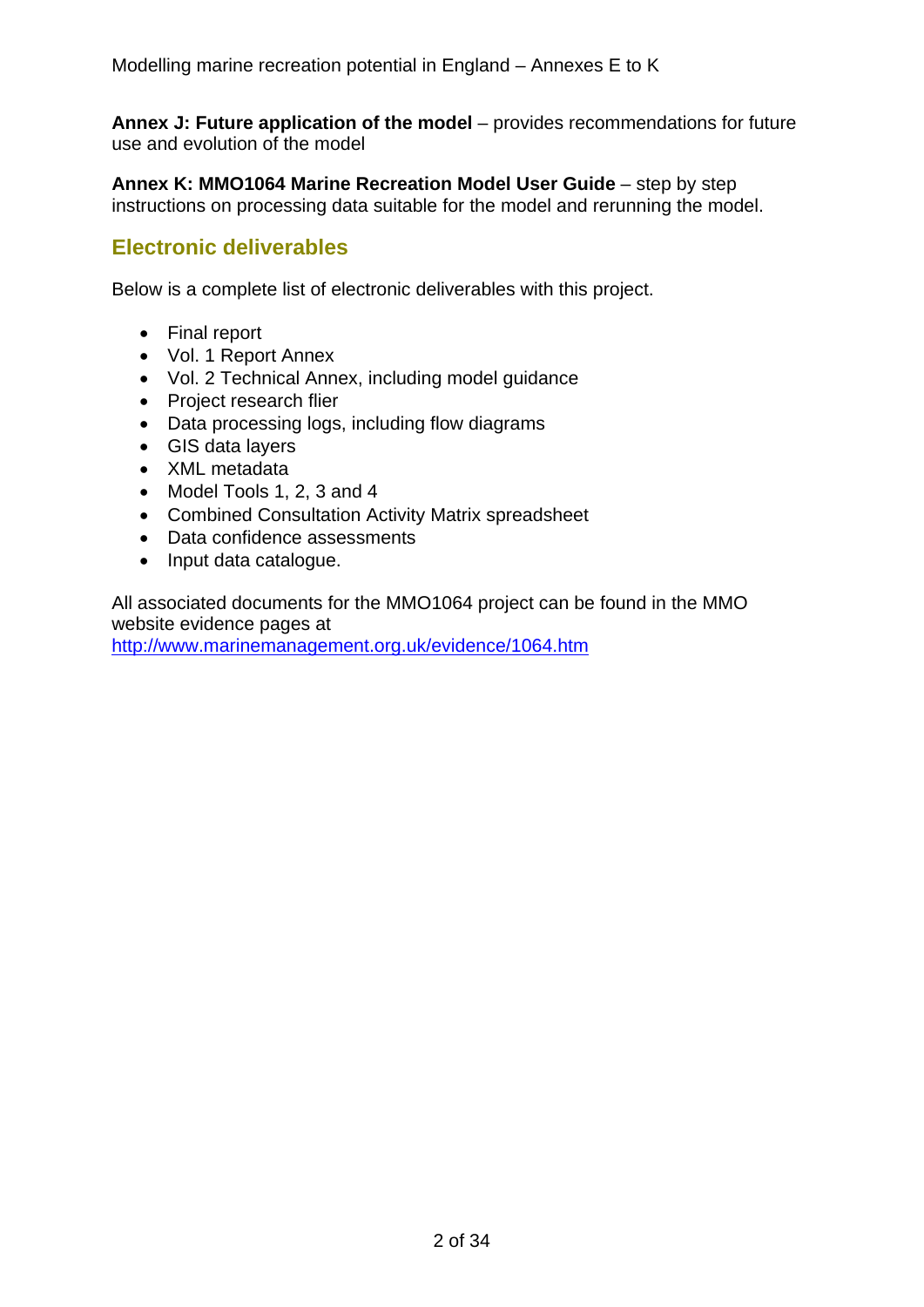# <span id="page-8-0"></span>**Annex E: Model Baseline and Definition**

# **E1. Model overview**

The MMO1064 model predicts the potential for marine recreation activities in England's marine areas from 500m inshore of Mean High Water to the outer limits of the Marine Plan Areas. Figure 1 shows an overview of the model stages and the tools corresponding provided for each stage of the models.



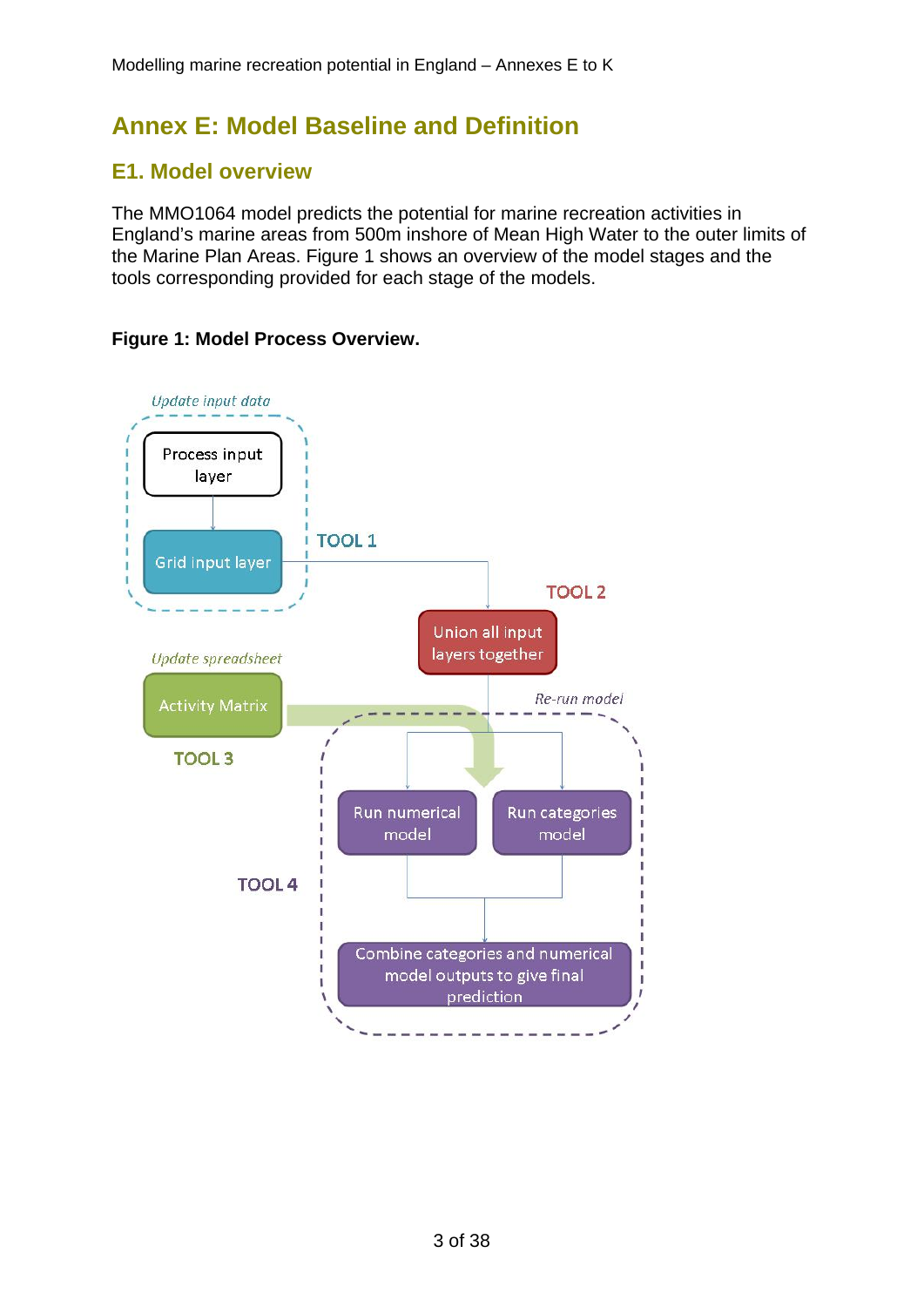<span id="page-9-0"></span>As depicted in Figure 1 the model can be updated by changing the input data layers, e.g. as new data becomes available or regular datasets updated and rerunning the grid Tool 1 (in blue) and union Tool 2 (in red) to incorporate the data.

The model can also be updated by amending the activity preferences in the Activity Matrix Tool 3 (in green).

The data or matrix modifications can be implemented independently of each other, or together if required e.g. if the data attributes of replacement parameter data are different and these need to be reflected in preferences in the matrix.

These annexes describe in more detail the model process and constituents and are aimed at the technical user. Table 1 below summarises the purpose of each tool provided.

### **Table 1: Tool summary table.**

| Tool                                 | <b>Description</b>                                                                                                                                                                                                                               |
|--------------------------------------|--------------------------------------------------------------------------------------------------------------------------------------------------------------------------------------------------------------------------------------------------|
| Tool 1:<br>Grid<br>Analysis<br>Tool  | Grids the input parameter data using the defined analysis grid shape<br>file for the model. Essentially the data attributes are assigned to the grid<br>cell for a given data dimension e.g. average water depth.                                |
| Tool 2:<br><b>Union Tool</b>         | Joins all of the required gridded input parameter data into one unioned<br>grid shape file with attributes from all the input data assigned to the grid<br>cells as applicable.                                                                  |
| Tool 3:<br>Activity<br><b>Matrix</b> | Clean format spreadsheet of the Activity Matrix (MATRIX worksheet).<br>The MATRIX contains the configuration for Tool 4 and the condition<br>parameters for the activities which will be used by Tool 4 to score the<br>unioned grid shape file. |
| Tool 4:<br>Model                     | Utilises the configuration and settings from Tool 3 to select data from<br>the unioned grid and apply the scores based on that selection. Also<br>contains a utility to create a copy of the unioned grid tool for each<br>activity.             |

The model baseline and definition includes the software and projection specification; production of the model area extent; the model grid; and the baseline 'zoning' parameter, i.e. areas of wet, dry or intertidal. These are described in the following annex sections.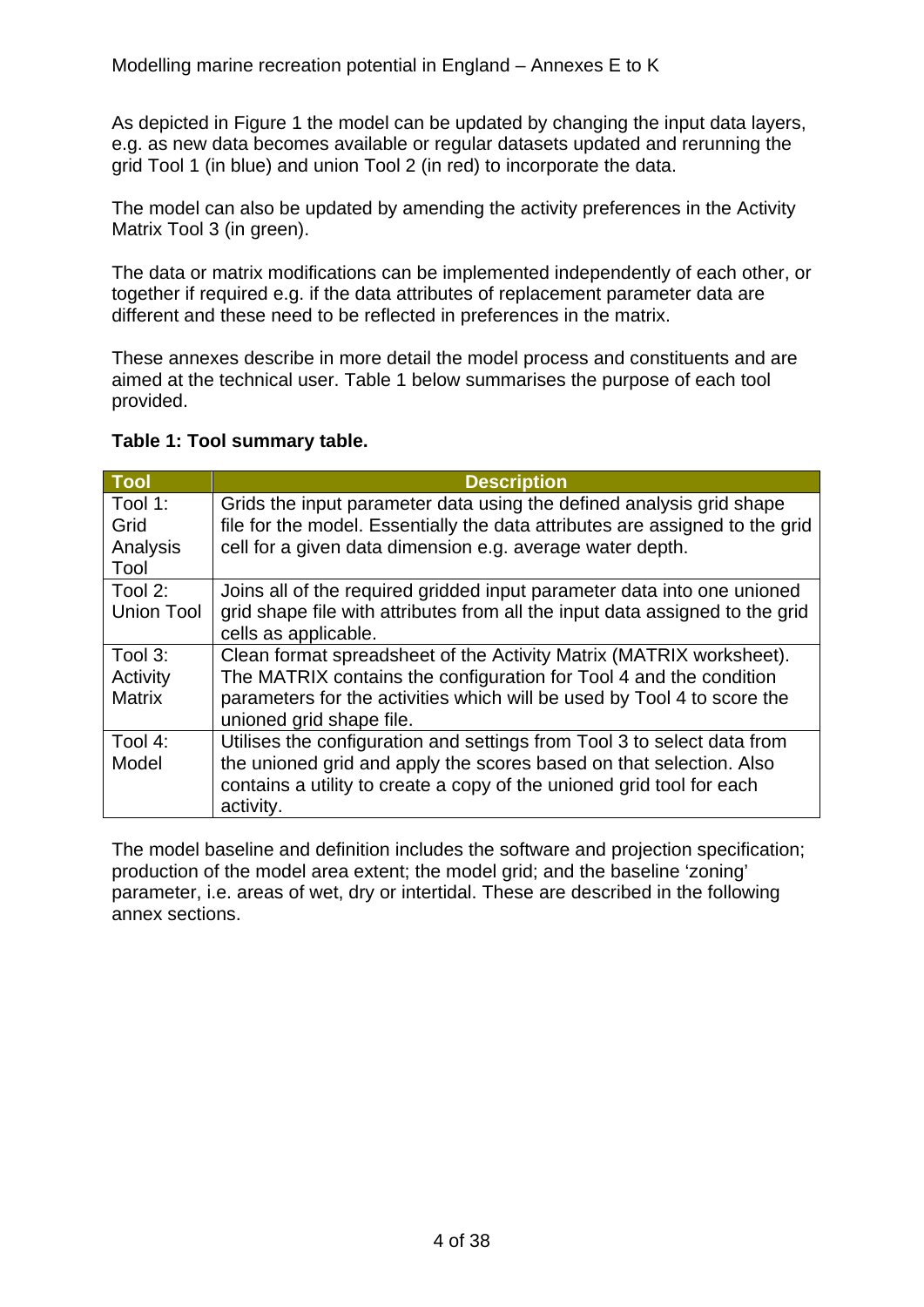# <span id="page-10-0"></span>**E2. Software and projection specification**

### **ArcGIS version**

The model has been built in ArcGIS v9.3 to comply with the MMO's software requirements. An ArcGIS v10.2 version of Tool 4 has also been provided in order to provide forward compatibility and take advantage of the additional tools provided by v10.2.

### **Projection**

The model has been developed using the coordinate system ETRS 89 UTM Zone 30 North to comply with MMO standard projection practice for England wide data. A projected coordinate system was chosen for ease of explaining and deducing distance measurements to project stakeholders. Using non-projected data would have added an additional level of complexity to the model and it was felt that this would be difficult to communicate. This coordinate system was utilised in project data processing and to compute grid distances for the model.

The transformation OSGB\_1936\_To\_WGS\_1984\_Petroleum (EPSG:1314) was used to transform OSGB 36 coordinates to WGS84 in compliance with MMO practices. This was used in composite with transformation ETRS\_1989\_To\_WGS\_1984 (EPSG:1149) to convert OSGB 36 coordinates to ETRS 89; however ETRS 89 is considered coincident with WGS84 in this transformation.

### **Format**

The model is built as and outputs a vector grid shape file. However the interim processes that inform this final product do use geodatabases, rasters and the Spatial Analyst ArcGIS extension. All can be used by ArcGIS v9.3 or ArcGIS v10.2.

# **E3. Extent**

The model covers the whole of the Marine Plan Areas of England from between mean high water, or the tidal limit of estuaries, out to the offshore extents of England's Marine Area. In addition, the model area has been extended inshore by 1km to allow for any activities that straddle the inshore extent of the Marine Plan Areas, e.g. beach activities. In addition this 1km inshore extent informs the access parameters, e.g. roads and footpaths. Therefore a single model mask was created to cover this whole area as one.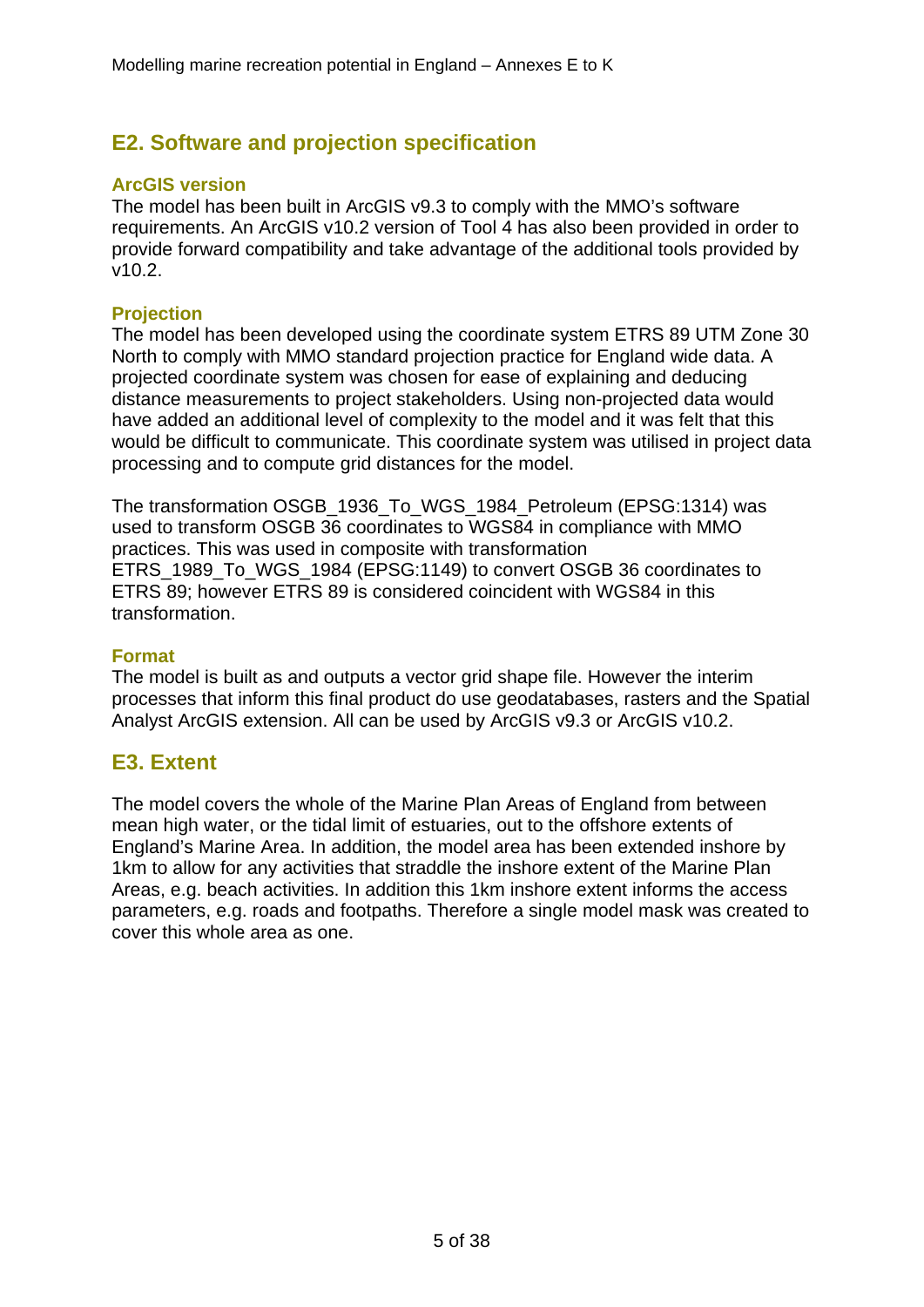# <span id="page-11-0"></span>**E4. Grid**

The analysis grid required definition for gridding data layers for input to the MMO1064 modelling process and the final model predictions. The MMO have developed four ETRS89 vector grids in this system to the following resolutions:

- 0.1 degree
- 0.01 degree
- 0.05 degree
- $\bullet$  0.025 degree.

The overall extent of these grids were utilised to define the extent for the analysis grid.

Originally a 100m grid was proposed; however ArcGIS and ET Geowizards could not handle this resolution due to limits on the number of grid squares that could be processed for the extent, and memory limitations. Therefore the current model grid is defined with a grid size of 1km which was considered suitable for the purposes of marine planning. This was projected in ETRS 89 UTM Zone 30N, Central Meridian 3 degrees west. This resolution accords approximately with the 0.01 degree MMO vector grid resolution. The grid was reduced to the model extent using intersect operations with the model extent as defined in Appendix F3.

To deduce a suitable start extent for the grid the MMO degree vector grid extents were captured and projected to UTM Zone 30N and the corner coordinates deduced (eastings, northings). The projection process does not produce a square, but trapezoid, which cannot be used for defining regular 1km grid squares. Therefore the grid extents are defined based on the maximal East, West, North and South extents, rounded to the nearest kilometre as appropriate. Table 2 summarises the extents used for the final grid extents.

| <b>Corner</b><br><b>Extent</b> | <b>Original Vector</b><br><b>Grid</b><br><b>ETRS 89</b> | <b>Projected Vector Grid</b><br>ETRS 89 UTM Z30N | <b>Adjusted Extent Grid</b><br><b>Coordinates Used</b><br>ETRS 89 UTM Z30N |
|--------------------------------|---------------------------------------------------------|--------------------------------------------------|----------------------------------------------------------------------------|
| <b>SE</b>                      | 4 E, 47 N                                               | 1032085 E, 5228993 N                             | 1033000 E, 5228000 N                                                       |
| SW                             | 11 W, 47 N                                              | -108064 E, 5236309 N                             | -109000 E, 5228000 N                                                       |
| <b>NW</b>                      | 11 W, 57 N                                              | 14663 E, 6345876 N                               | -109000 E, 6346000 N                                                       |
| <b>NE</b>                      | 4 E, 57 N                                               | 924803 E, 6339193 N                              | 1033000 E, 6346000 N                                                       |

# **Table 2: Grid extent derivation summary.**

To aid data processing in Tool 1 where there is a raster input, a raster version of the grid was also created. (Even where a raster grid is used in the input to the model, the output always remains a vector grid). The centroids of the vector grid were also created to assist with data processing in Tool 1. If a new analysis grid is defined for the model in the future then these two additional versions of the grid will also have to be created for inclusion in Tool 1.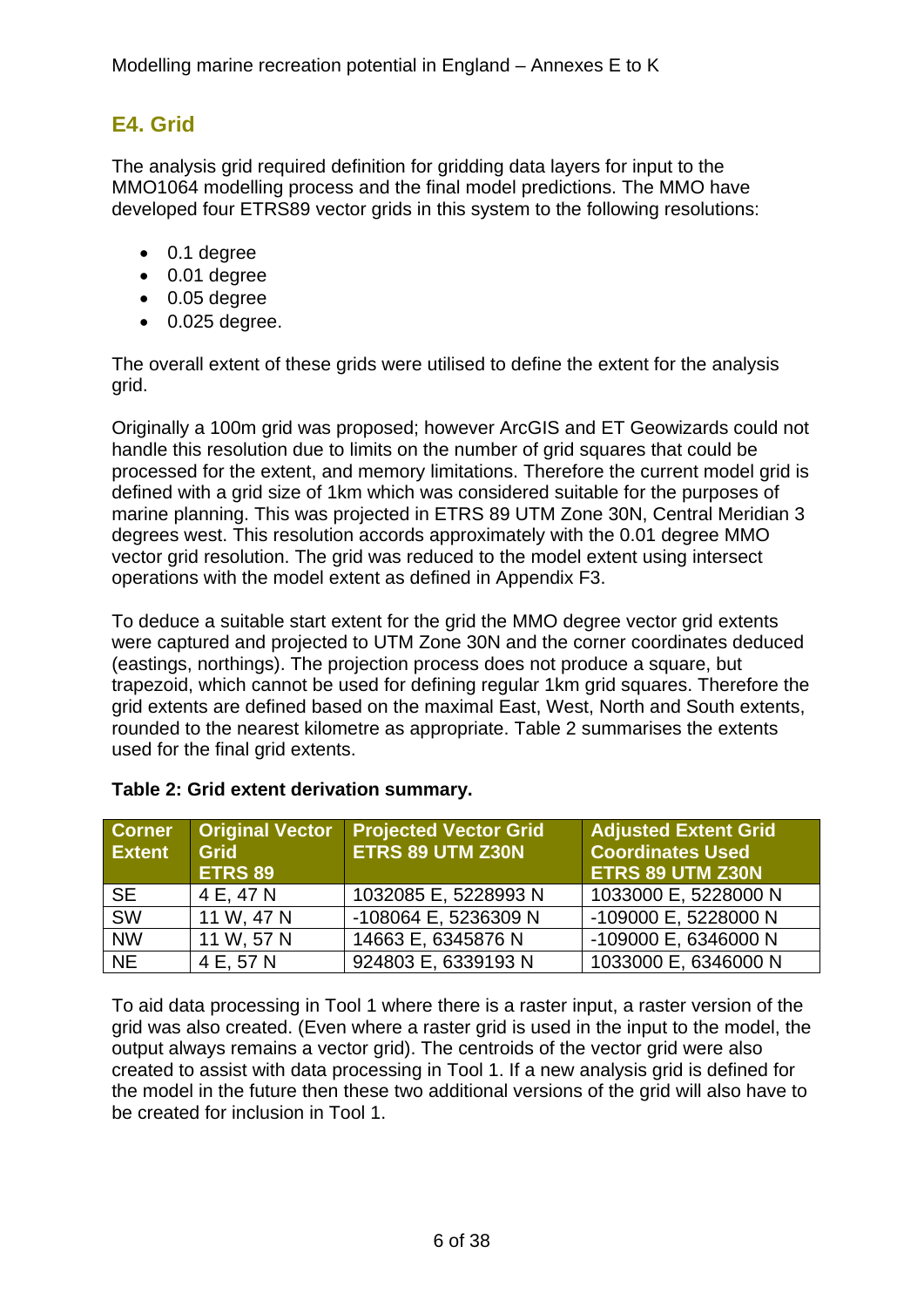# <span id="page-12-0"></span>**E5. Zoning**

Zoning took place in two stages:

- 1. General zoning for the model extent and to inform input layers
- 2. Specific baseline activity areas input layer as defined by project stakeholders.

## **General zoning**

The Marine Plan Areas boundary polygons were used in the processing as they presented a simpler Mean High Water (MHW) line than OS Boundary Line; ArcGIS could not handle the complexity of the OS Boundary Line data when generating buffers and performing polygon splitting operations. OS Vector Map district Tidal Boundary Mean Low Water (MLW) and Mean High Water (MHW) were used to split the intertidal from the subtidal marine area: the lines were used to intersect the combined Marine Plan Areas and then all marine area offshore off the lines was depicted as subtidal ('wet'); and all other areas taken as intertidal.

The following zones were created for the overall baseline parameter:

- **Dry zone** 1km inland from Mean High Water (MHW) limit as defined from the MMO supplied Marine Plan Areas
- An **intertidal zone** between the mean high water limit as defined from the MMO supplied Marine Plan Areas and the MLW / Extent of the Realm limit defined from Ordnance Survey Vector Map District foreshore data
- A full extent **wet zone** from the Mean Low Water (MLW) / Extent of the Realm limit defined from Ordnance Survey (OS) Vector Map District foreshore data to the offshore extent of the MMO Marine Plan Areas
- **Coastal wet zones** were created using the 3 Nautical Mile limit supplied by MESL Ltd, the 6 Nautical Mile limit supplied by the MMO/UKHO and the 12 Nautical Mile inshore marine plan area extents supplied by the MMO.

### **Baseline activity areas zoning**

The MHW limit as defined from the MMO supplied Marine Plan Areas and the intertidal zone as deduced for the overall baseline parameter were used to create the initial buffers to delimit the stakeholder defined Baseline Activity Areas. Table 3 below summarises these and their attribute value used within the model.

The zoning operations are detailed in the data processing logs.

### **Table 3: Baseline activity areas.**

| Input                             | <b>Baseline Activity Area</b> | <b>Attribute Value</b> |
|-----------------------------------|-------------------------------|------------------------|
| MHW, 20m buffer                   | MHW to 20m inland             | <b>MHW-20 IS</b>       |
| MHW-20 IS, 80m buffer             | 20 to 100m inland             | 20-100 IS              |
| 20-100 IS, 400m buffer            | 100 to 500m inland            | 100-500 IS             |
| <b>Intertidal Zone</b>            | MHW to MLW                    | <b>MHW-MLW</b>         |
| Intertidal Zone, MHW, 100m buffer | MLW to 100m offshore          | <b>MLW-100 OS</b>      |
| MLW-100 OS, 400m buffer           | 100 to 500m offshore          | 100-500 OS             |
| 100-500 OS, 500m buffer           | 500 to 1000m offshore         | 500-1000 OS            |
| 500-1000 OS, 5000m buffer         | 1000 to 6000m offshore        | 1000-6000 OS           |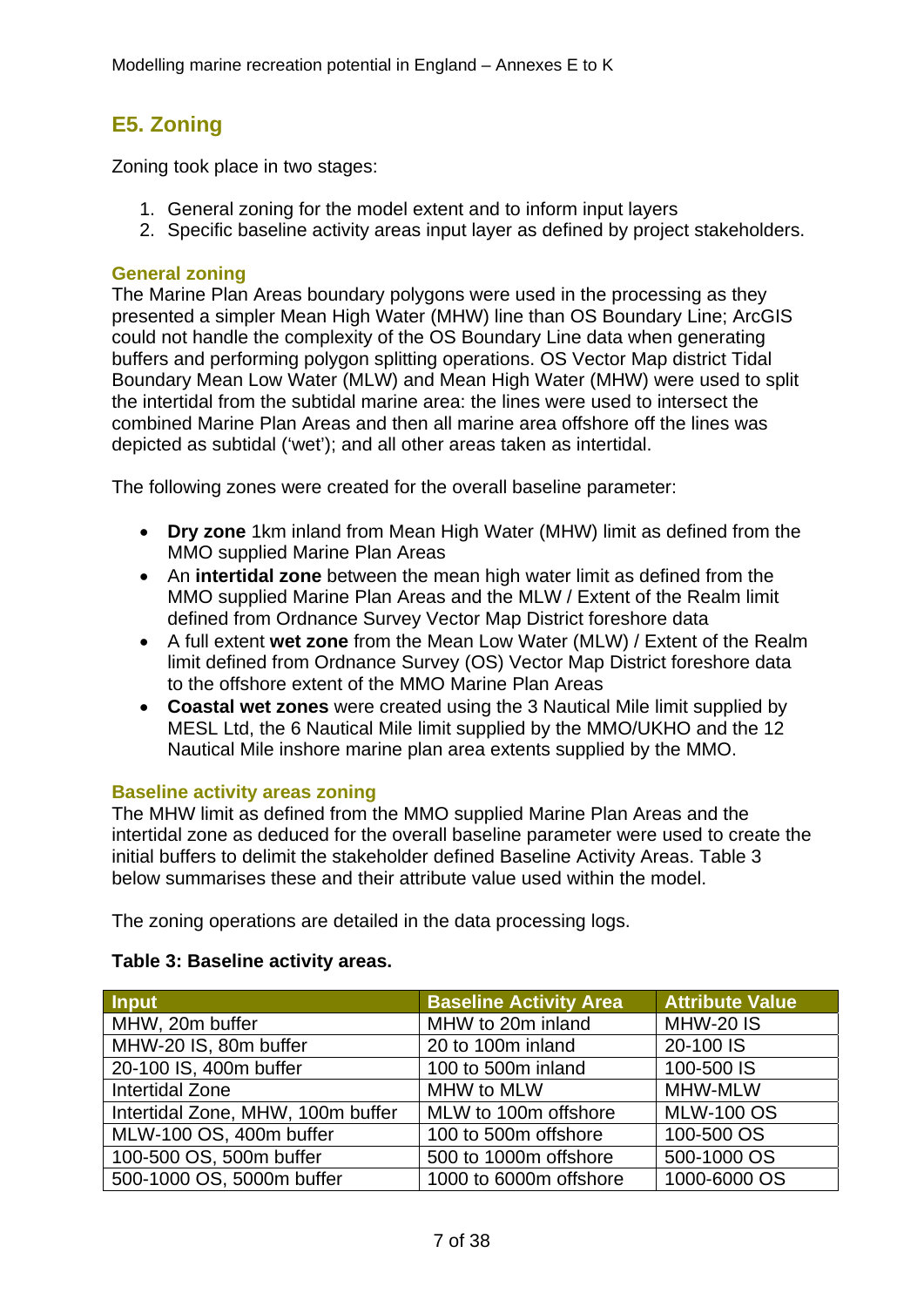<span id="page-13-0"></span>

| <b>Input</b>                    | <b>Baseline Activity Area</b> | <b>Attribute Value</b> |
|---------------------------------|-------------------------------|------------------------|
| 1000-6000 OS, 4000m buffer      | 6000 to 10000m offshore       | 6000-10000 OS          |
| 6000-10000 OS, buffer to extent | 10000 to extent offshore      | 10000-1000000 OS       |

# **E6. Model filing structure**

The model is filed in a standardised filing structure; with the intention that this collection of directories can be moved anywhere together and the relative paths used in the ArcToolboxes and ArcGIS Map Documents will still be valid. Table 4 below summarises the filing structure used.

# **Table 4: Project GIS filing structure.**

| <b>Directory</b> | <b>Description</b>                                             |
|------------------|----------------------------------------------------------------|
| 00_Documents     | Documentation i.e. processing logs, data catalogues,           |
|                  | confidence assessments, etc.                                   |
| 01_DataSupply    | Contains input data for model in original supplied format      |
| 02 DataProc      | Contains processed input data for model                        |
| 03 DataTools     | Contains the ArcToolboxes for the model tools, Excel model     |
|                  | spreadsheets for Tool 3 and staging geodatabases               |
|                  | accompanying the tools.                                        |
| 04 DataBase      | Contains the base data used for the model; Analysis Grid,      |
|                  | Baseline, Gridded input data, Limits (baseline activity areas) |
|                  | and Unioned Grid                                               |
| 05 DataAnalysis  | Contains the output activity shape files (the models)          |
| 06_DataAux       | Contains auxillary data not covered by the rest of the filing  |
|                  | structure, in this case map files                              |
| 07_MapDocuments  | Contains the ArcGIS Map Documents and layers files, plus       |
|                  | any graphics produced                                          |
| 08 Metadata      | Contains any standalone metadata *.xml files produced          |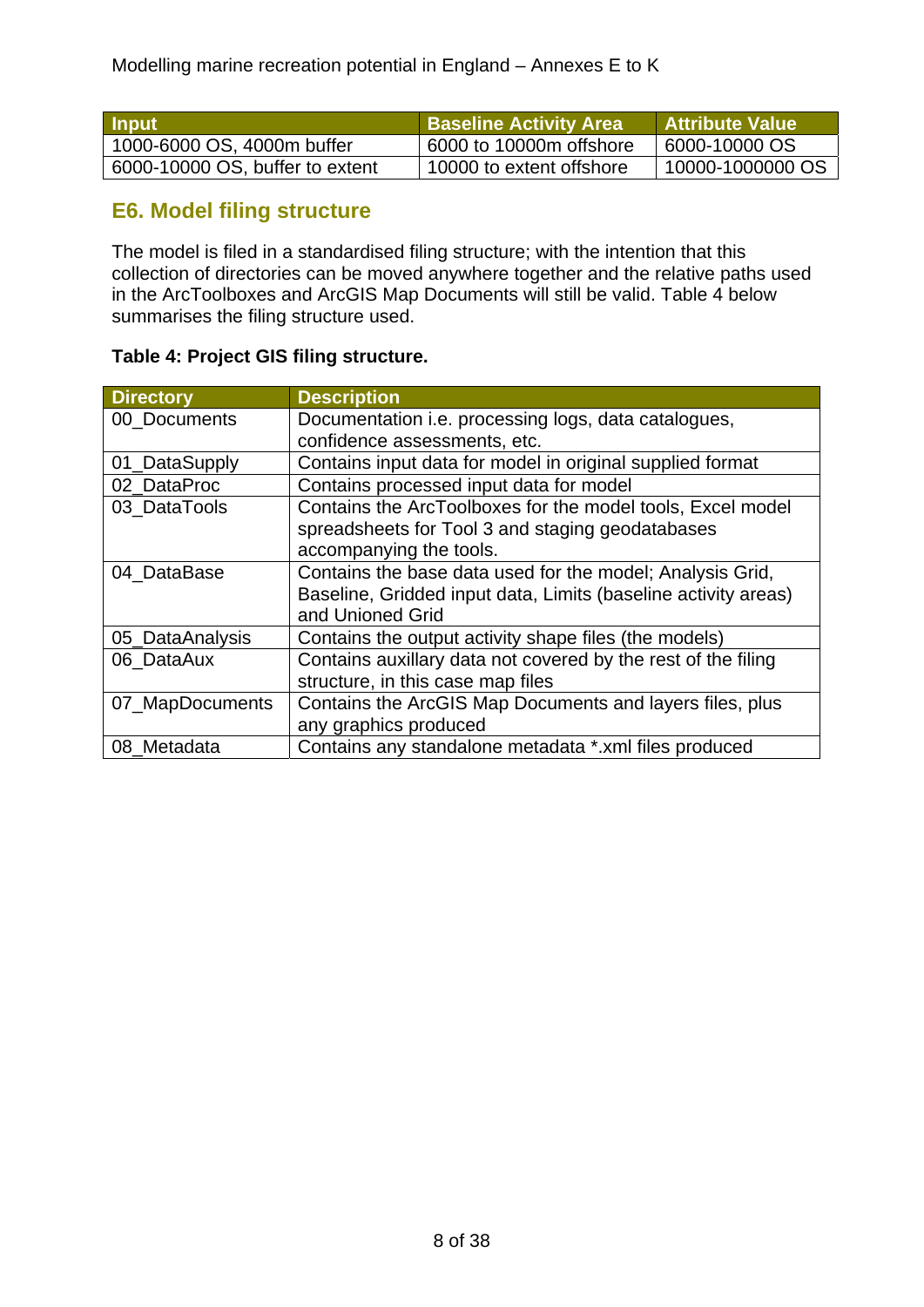# <span id="page-14-0"></span>**Annex F: Input Data Processing**

Data processing was undertaken to prepare data for input to gridding operations. The following processes were commonly performed on the various parameter data sets in readiness for gridding in Tool 1:

- Transformation of data and/or projection of data to ETRS 89 UTM Zone 30N
- Compilation of data to one cohesive feature class or data set, for example where raster data was supplied as tiles these were mosaicked into one continuous raster layer
- Extracting subsets of data to depict the features of interest e.g. shipping density data where total sightings are above the average for the whole data set
- Derivation of representative data for geoprocessing, for example creating station points along the MHW line and roads and footpaths
- Geoprocessing assigning heights, buffering, merging of features by attribute (for simplification), spatial joins based on closest feature to deduce distance
- Calculations and ranking based on geoprocessing results, for example distance of land access point to a car park
- Amalgamation of attributes and/or data sets, for example several habitats as one desirable habitat classification.

Below provides a brief description of each data layer generated to inform the selected parameters and the input datasets used to derive them. These are fully supported by processing logs (Annex J) and a summary of the data sources is shown in Table 5.

| <b>Parameter</b>     | <b>Source</b>                                    | <b>Gridding Process</b> |
|----------------------|--------------------------------------------------|-------------------------|
| <b>Baseline</b>      | - OS boundary line MHW and MLW tidal             | See processing log      |
| <b>Activity Area</b> | boundaries                                       |                         |
|                      | - Marine Plan Areas                              |                         |
| <b>Land Access</b>   | - MHW line from MMO Marine Plan Areas            | See processing log /    |
|                      | - OS VectorMap District (Polyline)               | Closest                 |
|                      | - PROW dataset (Polyline)                        |                         |
|                      | - OpenStreetMap                                  |                         |
|                      | - OS VectorMap (Polyline)                        |                         |
|                      | - rowmaps.com (Polyline)                         |                         |
|                      | - OS Boundary Line (county, district and unitary |                         |
|                      | authority boundaries)                            |                         |
|                      | - Elevation                                      |                         |
| <b>Car Parks</b>     | - data.gov.uk (Transport Direct Journey Planner) | See processing log /    |
|                      | (Point)                                          | Closest                 |
| <b>Marinas</b>       | - Boatlaunch Marinas (Point)                     | Proximity               |
| Slipways             | - Boatlaunch Slipways (Point)                    | Proximity               |
| <b>Moorings</b>      | - UKHO S57                                       | Proximity               |
| <b>Land Habitats</b> | - Priority Habitat Inventory (Natural England)   | Presence                |
| Intertidal           | - MB102 Defra intertidal data layer              | Presence                |
| <b>Habitats</b>      |                                                  |                         |

# **Table 5: Input data summary.**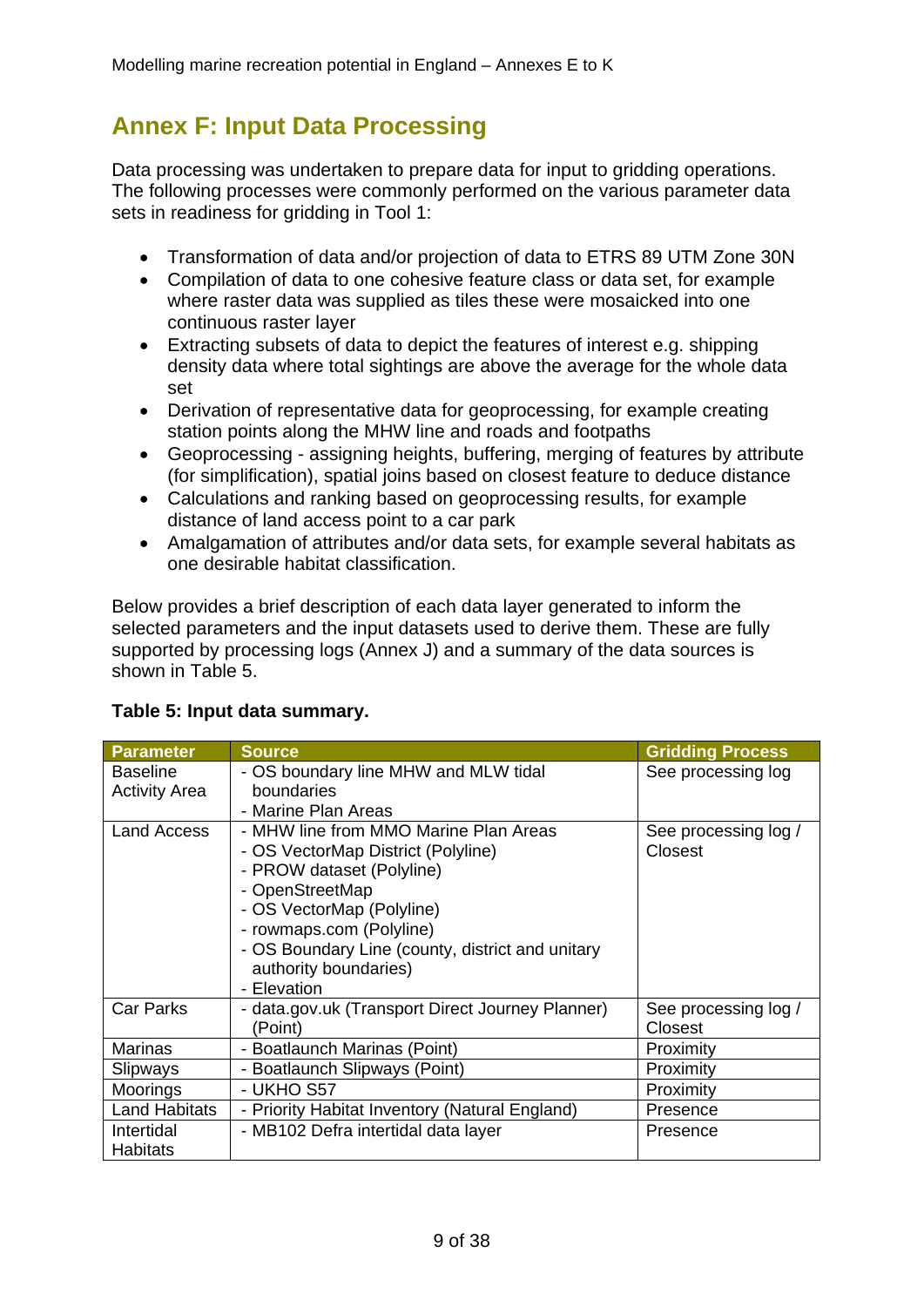| <b>Parameter</b>         | <b>Source</b>                                     | <b>Gridding Process</b>   |
|--------------------------|---------------------------------------------------|---------------------------|
| <b>Birds on Land</b>     | - Waders and Wildfowl Survey Data (BTO)           | Presence                  |
|                          | - 2000011/25 SPAs/mSPAs (JNCC) Seabird            |                           |
|                          | <b>Nesting Counts (JNCC)</b>                      |                           |
|                          | - Seabird Colony Data (JNCC)                      |                           |
|                          | - 900008 Bird Reserves (MMO)                      |                           |
| Land<br>Reserves         | - 1500020 Local Nature Reserves (MMO)<br>- NE NNR | Presence                  |
|                          | - JNCC SSSIs and SACs                             |                           |
| Depth                    | - Defra Astrium (Grid)                            | <b>Summary Statistics</b> |
| Wind                     | - BERR Renewable Atlas (12km grid)                | <b>Summary Statistics</b> |
| magnitude                |                                                   |                           |
| Wave height              | - BERR Renewable Atlas (12km grid)                | <b>Summary Statistics</b> |
| Water quality            | - Bathing Water Directive, EA Geostore (Point)    | Closest                   |
| Reefs and                | - BGS hard substrate                              | Presence                  |
| hard substrate           | - Natural England Annex 1 Reefs                   |                           |
| Seahorses                | - Defra MB0102 semi-mobile species                | Presence                  |
| Seals at Sea             | - SCANS II (SMRU St Andrews)                      | Presence                  |
|                          |                                                   |                           |
| <b>Birds at Sea</b>      | - WWT summer and winter densities                 | Presence                  |
| Cetaceans                | - JNCC Cetaceans Atlas                            | Presence                  |
| <b>Basking</b>           | - Defra MB0102 mobile species                     | Presence                  |
| <b>Sharks</b>            |                                                   |                           |
| Accessible               | - EH Protected                                    | Presence                  |
| Wrecks                   | - MOD Protected                                   |                           |
|                          | - EH Historic                                     |                           |
| Leisure                  | - S57 and Seasearch<br>- UKHO S57 S57             |                           |
|                          |                                                   | Presence                  |
| Navigation<br>Restricted | - Anatec 90th percentile shipping density         | Presence                  |
| Areas                    | - UKHO S57 shipping lanes and zones               |                           |
|                          | - UKHO S57 prohibited/ restricted areas           |                           |
|                          | - UKHO S57 military practice areas                |                           |

### **Baseline activity area**

The baseline activity area data layer defines the areas inshore and offshore where activities can take place and limits the model results to these areas only, as agreed with stakeholders to conform to individual activity requirements.

This extent of this data layer is of the amalgamated MMO Marine Plan Area boundaries plus 1000m inshore (calculated). This area was then divided into areas of increasing distance inshore of MHW and offshore of MLW. MLW and MHW were defined by the OS boundary line datasets. The series of areas defined were in categories differentiated by 500, 100 and 20m inshore of MHW; MHW – MLW; and 100, 500,1000, 6000, 10000 and 1000000m offshore of MLW.

### **Estuary**

The estuary data layer defines presence of an estuary to inform those activities that normally avoid, e.g. beach activities, diving and surfing.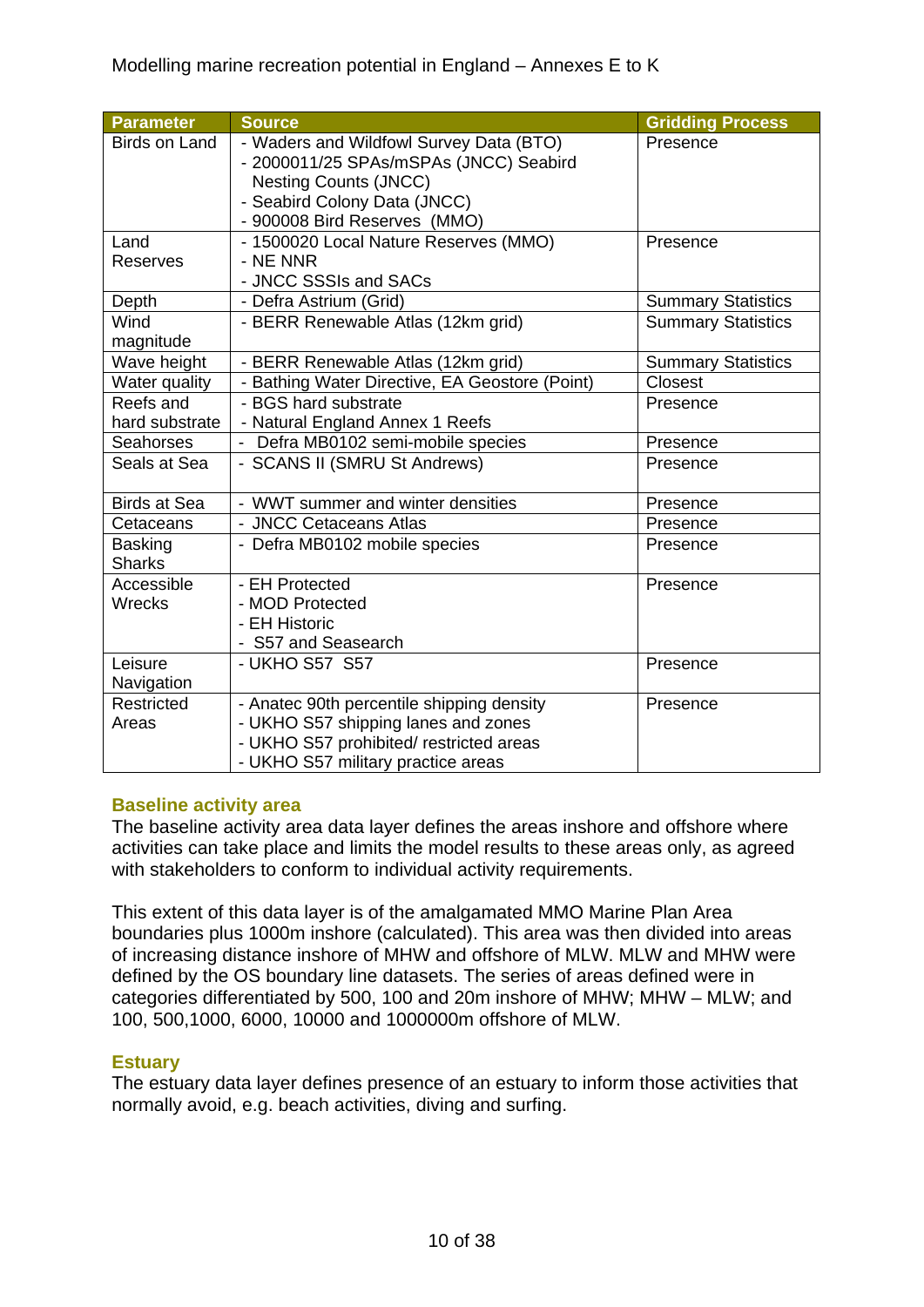This was formed from the WFD transitional water bodies (Cycle 2, which divides large estuaries into sections) dataset, with removal of the outer Humber, outer Thames and outer Severn, due to the reduced 'estuary impact' to recreation there.

### **Land access**

Land access is an essential data layer to informing access to the coast and shoreline, in particular for those not using marinas, slipways and moorings (which are accommodated by other parameters). However the land access parameter was not available as a ready dataset and had to be created for the project.

This data layer was derived from five core datasets: roads, footpaths, elevation, the MHW line and 1km2 gird. The roads dataset (hard/tarmacked and soft/4WD) was compiled from OS VectorMap; however as this has poor coverage of soft roads they were gapfilled with OpenStreetMap. The footpaths dataset was compiled from OS VectorMap; however as this didn't have full coverage of smaller footpaths (e.g. as seen on OS Explorer range Scale 1:25000 paper copies or www.bing.com/), it was infilled with the rowmaps.com PROW dataset. PROW may contain data from Ordnance Survey, OpenStreetMap, Google or Bing and is not complete for all counties (missing along England's coastal strip in Suffolk, Kent, Cumbria and a very small part of Yorkshire) so some areas are better represented than others in the level of detail. Elevation was sourced from OS Terrain 50 DTM. The MHW line was extracted from the MMO Marine Plan Areas and the 1km2 grid was developed in the MMO1064 project.

Firstly, access was allocated to points every 100m along the MHW line. Each point was classified in terms of access where:

- $\bullet$  0 = No footpath or road 0-500m from MHW
- $\bullet$  1 = Footpath 0-500m distance and 0.25 slope (where slope is elevation / distance) from MHW AND road >3000m from MHW
- $\bullet$  2 = Footpath 0-500m distance and 0.25 slope from MHW AND road 1000-3000m from MHW
- 3 = Footpath 0-500m distance and 0.25 slope from MHW AND road 500- 1000m from MHW
- $\bullet$  4 = Road 0-500m distance and 0.25 slope from MHW
- 5 = Road 0-100m distance and 0.25 slope from MHW.

Secondly, areas of the model analysis grid were allocated access categories. For cells that contained MHW points, the highest access category of the contained points was assigned to that cell. For cells up to 1, 6, 10 and 60km offshore, a 1.333, 8, 13.333 and 80km search radius (respectively) was applied to obtain the highest access category at MHW. This is equivalent to a search radius of a third greater than the maximum distance away. Any less than this provided spurious results from tests carried out. Beyond 60km no access category was applied.

### **Car parks**

As with roads and footpaths, car parks form an essential element to informing access to shoreline and water to be able to conduct activities. Car park accessibility categories were not combined with land access categories as this would have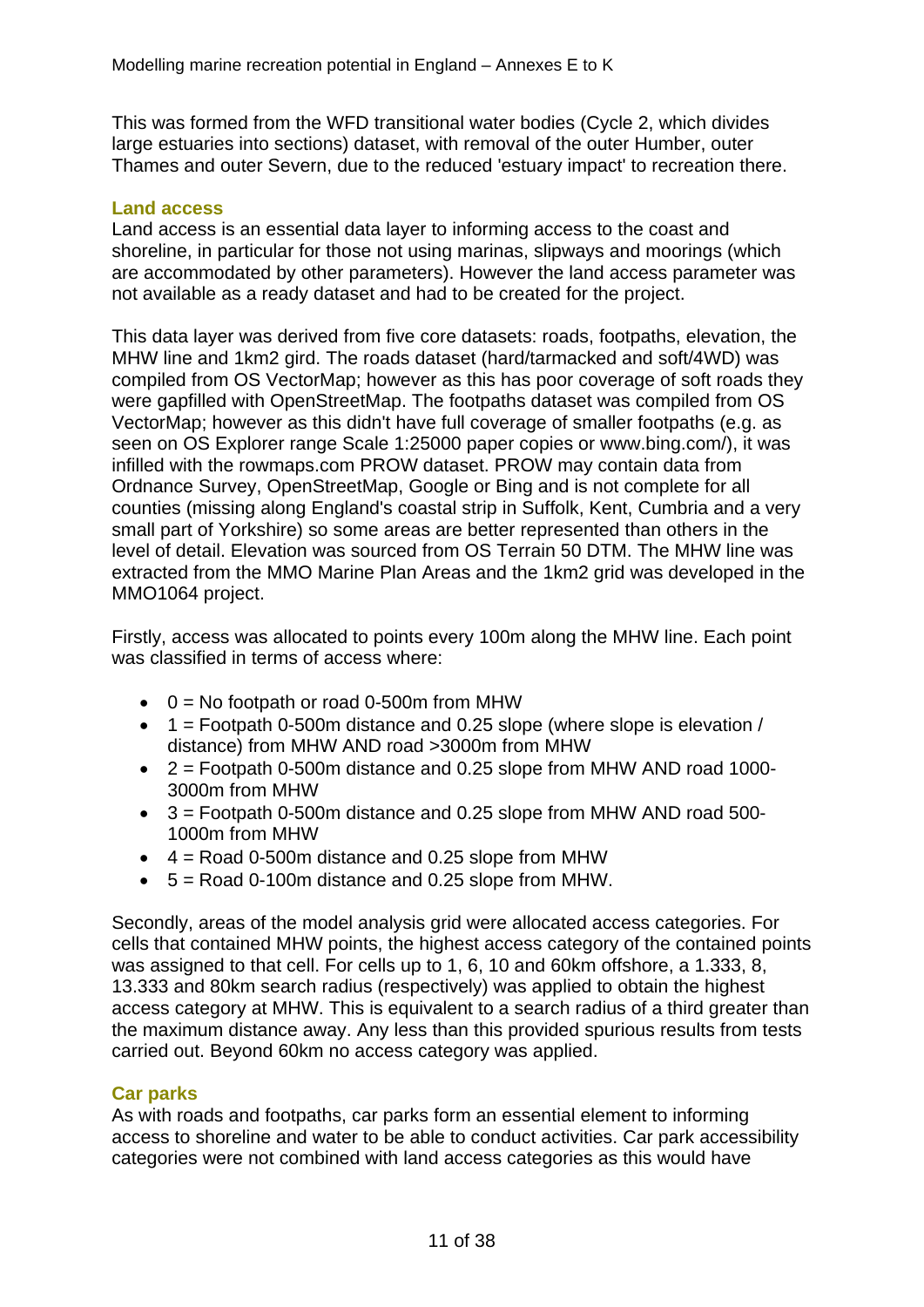produced a very complex category system of limited value and not all participants require car parks as may use public transport / walk from their homes.

This dataset was created in a similar approach to land access where the MHW points were allocated categories of:

- $\bullet$  0 = no car park within 1000m of MHW
- $\bullet$  1 = car park within 500-1000m of MHW
- $\bullet$  2 = car park 250-500m of MHW
- $\bullet$  3 = car park 0-250m of MHW.

The car parks dataset was derived from the Department for Transport and clipped to 0-1km inshore. The data does not include the small car parks in rural areas and is more biased towards town / village car parks. However this was the best available dataset.

#### **Marinas**

As well as land access and car parks, another important aspect to allowing activities to take place are vessel launch locations such as marinas.

This data layer was derived from the independent Boatlaunch marina location dataset and the distance of each grid cell to the nearest marina was assigned.

#### **Slipways**

This data layer was derived from the independent Boatlaunch slipways location dataset and the distance of each grid cell to the nearest slipway was assigned.

#### **Moorings**

As with slipways and marinas, moorings provide an important function to allowing certain activities entry into the marine environment.

This data layer was derived by extracting mooring point and line data layers from UKHO S57 data layer including:

- Shoreline\_constructions line
- Shoreline\_constructions\_point
- Obstructions line
- TransportationAndRoutes polygon
- TransportationAndRoutes point.

The distance of each grid cell to the nearest mooring was assigned.

#### **Land habitats**

Land habitats were used in the model to define areas of attraction to certain activities.

Coastal land habitats were extracted from Natural England's Priority Habitat Inventory from MHW (derived from MMO Marine Plan Areas) up to 1km inshore. The defined habitat descriptions in the dataset were simplified to landscape (including sand dunes and cliffs only); and waterscape (including mudflats, saltmarsh, saline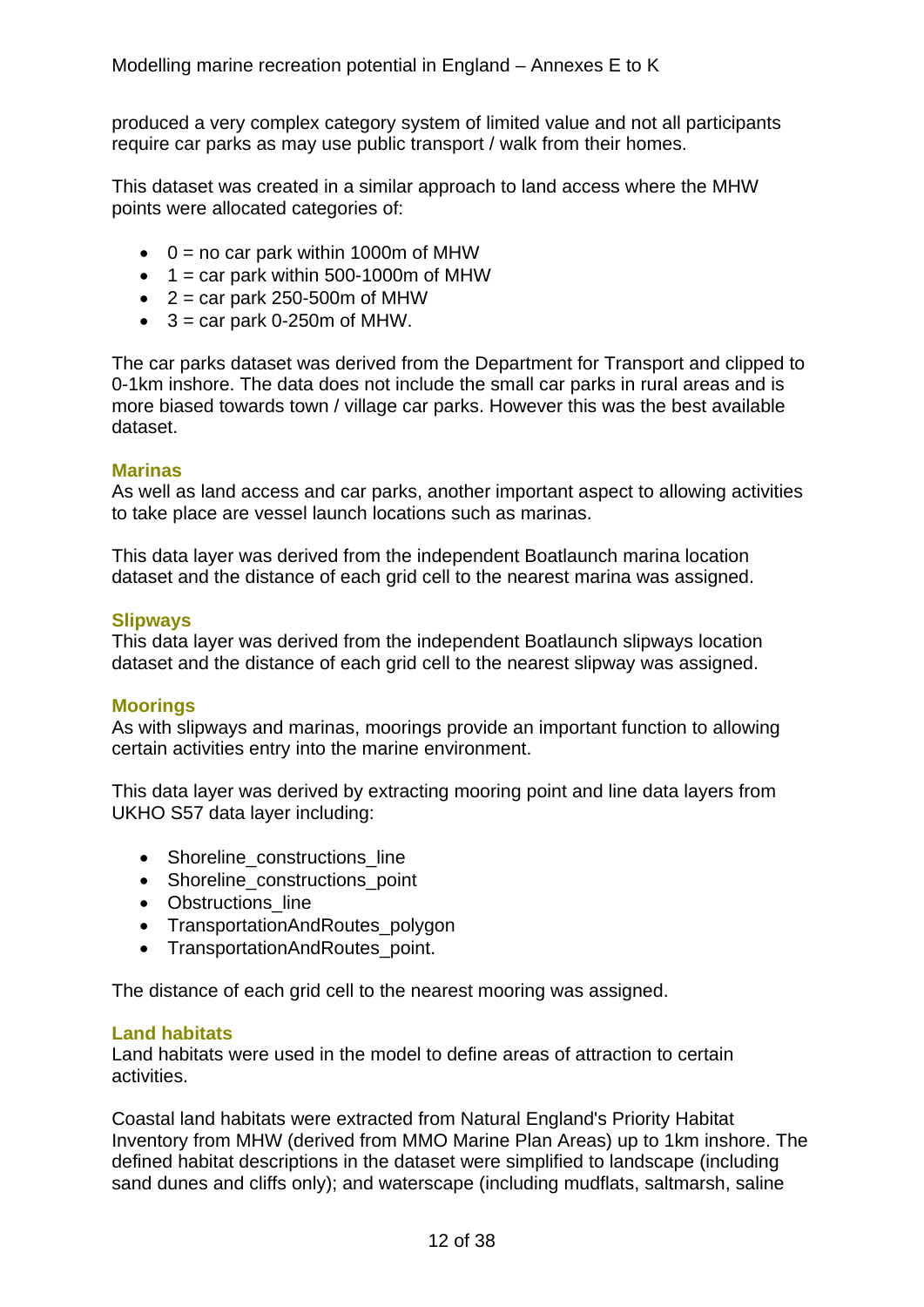lagoons and reefbeds only). This simplification addressed the activity preferences in MMO1064. Other habitats listed were not extracted.

#### **Intertidal habitats**

Intertidal habitats were used as a proxy to inform the model of beach and coastal composition, which are suitable and preferred by beach goers and other activities, as well as areas to attract wildlife for shore angling.

This data layer was derived from JNCC's UK combined marine habitat map, issued in draft format by JNCC for the MMO1064 project. The source data provides full-coverage EUNIS<sup>[1](#page-18-0)</sup> level 3 habitats integrating maps from over 200 bespoke surveys/models and the EUSeaMap<sup>[2](#page-18-1)</sup> broad-scale model. The dataset was clipped to the intertidal area and the EUNIS level 3 categories were simplified to a general category of: Rock, Coarse and mixed sediment, Sand or Mud (for EUNIS categories without features or vegetation / biological communities at Level 3); Coastal saltmarshes and saline reefbeds; and Substrata with features or vegetation / biological communities, (all other remaining categories) e.g. biogenic reefs.

#### **Birds on land**

Birds on land were included as a potential attraction for wildlife watchers and other activity users.

This data layer was derived by combining 1) bird areas from: RSPB Reserves, JNCC Seabird Colony Areas (seabird colony register), JNCC SPAs/mSPAs; and 2) point data from JNCC seabird nesting counts (seabird 2000). The dataset was clipped to the intertidal area provided by MMO1064 (defined by MHW from the MMO Marine Plan Areas and MLW from OS OS boundary line) and up to 1km inshore. Any area with a reserve or count greater than zero were input as areas of birds on land to inform the model.

#### **Land reserves**

Areas of conservation importance and known reserves are seen as attractions to wildlife watchers and coastal visitors. The presence of these sites is a proxy to wildlife watching activity and other relevant activities attracted to these sites.

This data layer was derived from Natural England created datasets Local Nature Reserves, National Nature Reserves, SSSI and JNCC SACs. These were combined to denote presence of a reserve of wildlife interest. The dataset was clipped to the intertidal area provided by MMO1064 and 1km inshore. And area with a reserve simply informed the model by 'presence'.

### **Depth**

1

A number of activities require a minimum water depth to occur, whilst for diving it has also been important to set a maximum depth to which recreation diving will occur to.

<span id="page-18-0"></span><sup>1</sup> European nature information system, http://eunis.eea.europa.eu/

<span id="page-18-1"></span><sup>&</sup>lt;sup>2</sup> http://jncc.defra.gov.uk/euseamap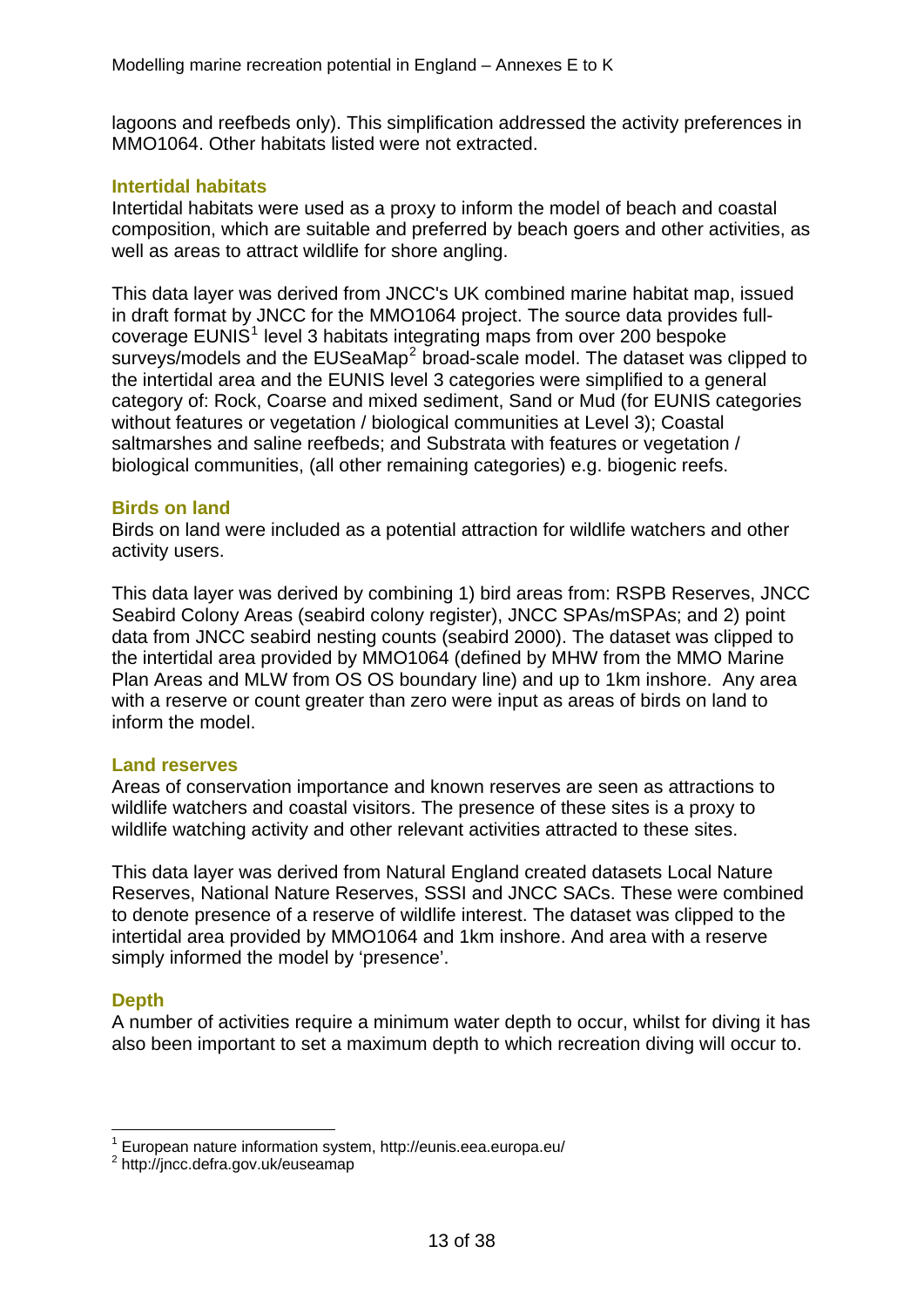This data layer was derived from the Defra Astrium Bathymetry dataset which was provided in separate tiles (regional datasets). All tiles were combined and the mean depth at the new grid size was derived. Due to errors in ArcGIS software, it was not possible to calculate the minimum depth which would have been useful as this defines many activities.

#### **Wind magnitude**

Ascertaining some quantification of wind speeds around the country is important to defining where a number of activities will take place, both in terms of needing wind, e.g. windsurfing, or not wanting much wind, e.g. beach activities.

In the short timescales of this project it was necessary to acquire existing data rather than create any new modelled wind data of England's marine area. The data used was however one of the highest resolution for national coverage, despite being 12km gridded data (the only other data identified at a better resolution was 8km, Met Office, and this was not considered significant enough to warrant the costs). In addition, as summary information was required for the model grid cells, it was not possible to carry out temporal changes through the day, month, season or year and instead an annual summary value was adopted.

This data layer was derived from the Department for Business, Enterprise and Regulatory Reform (BERR) renewable energy resource wind atlas, to provide a summary of the mean annual wind speed which is provided at 80m height above sea level. Although wind data at 0-5m would be most relevant for the intended use of the data layer, wind speed at 80m is considered suitable as it only needs to show the relative variation of wind speed across England's Marine Areas. As the source data did not cover inshore waters, e.g. 0-1km offshore, as well as larger marine areas, e.g. Outer Thames Estuary, this was gapfilled up to 30km inshore by taking the closest value of the source data. It is clear that this is a gross generalisation and the resulting dataset is not accurate inshore; however this was necessary to avoid bias in the intended use of the dataset towards areas of the source data.

### **Wave height**

Wave height was an important parameter to inform activities that require waves, e.g. surfing, though also for those that avoid larger waves, e.g. jet skiing.

Similar to wind data, certain limitations existed in availability of data though the best known dataset made available within the project timescales was used, as informed through Government agency experts and lead wave modellers at the national NERC laboratories.

This data layer was derived from BERR energy resource wave atlas and processed similarly to the wind data.

#### **Water quality**

Water quality was an important parameter to inform those that physically get in / are exposed to the water. It does not include visibility.

This data layer was derived from Environment Agency Bathing Water monitoring results of annual summary beach status. Results were aggregated over 4 years from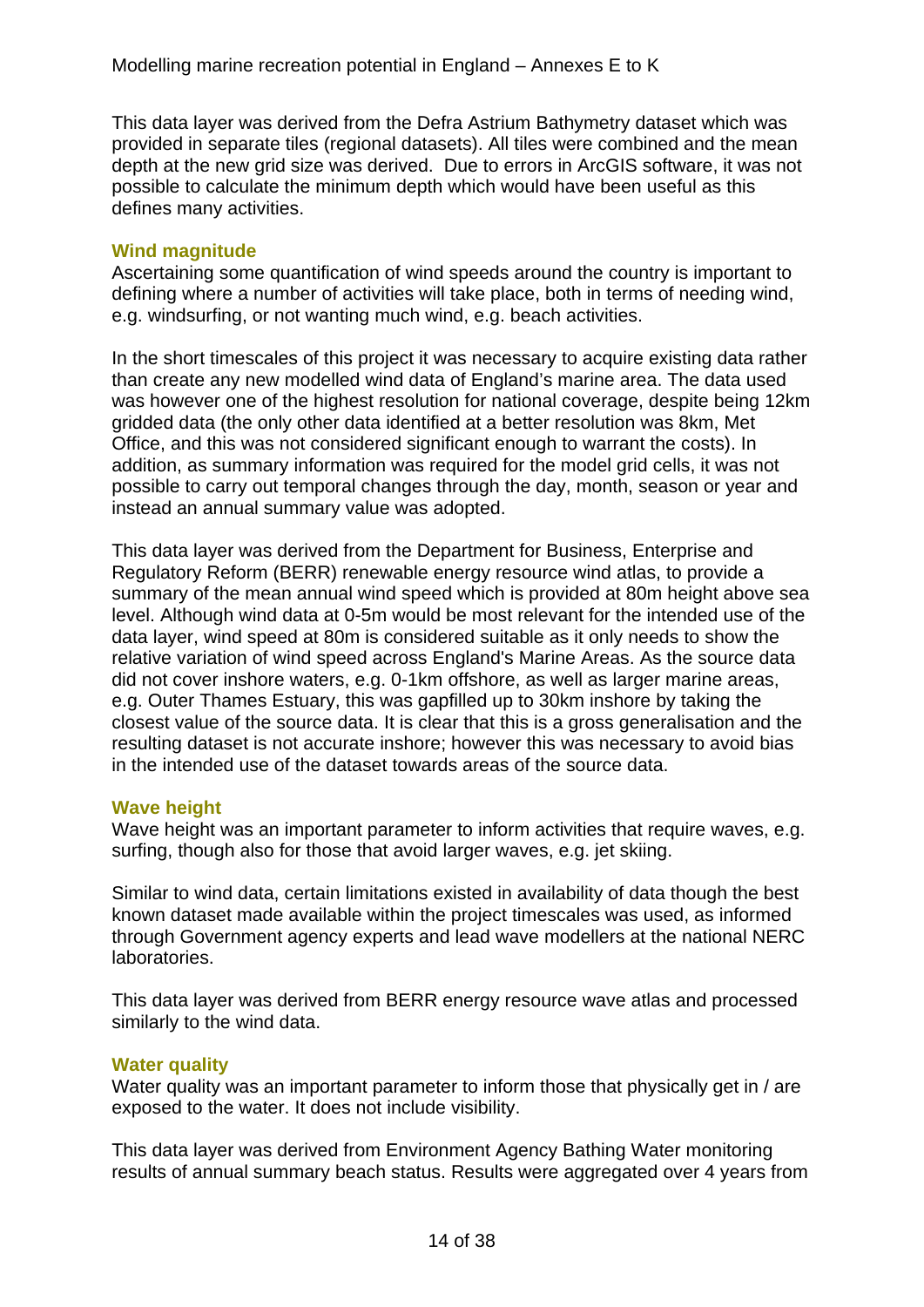2010-2013 to compensate for heavy rainfall and influence of improved infrastructure, in line with the EA's own approach. Results of fail, imperative and guideline were assigned scores of 0, 1 and 2 respectively then each site's set of scores for 2010- 1013 averaged and rounded to the nearest integer. Point data were converted to full coverage by assigning the nearest value.

#### **Reefs and hard substrate**

The seabed habitats are an important attraction to wildlife and therefore activities such as diving and angling. The most comprehensive full coverage dataset available is the JNCC's UK combined marine habitat map, issued in draft format by JNCC for the MMO1064 project (see intertidal parameter). However this caused significant set backs in the project from processing time and software crashes which were in part due to the 'slivers' formed in the complex polygon data. Therefore this could not be used.

Instead this data layer combined the BGS Hard Substrate layer and Natural England Annex I Reefs.

#### **Seahorses**

Seahorses were used to inform areas of attraction to wildlife. This data layer was derived from the Defra MB0102 project of *Hippocampus guttulatus* and *Hippocampus hippocampus* species. The two datasets were combined to inform presence and clipped to the subtidal part of the Marine Plan Areas.

#### **Seals at Sea**

This data layer was derived from the Sea Mammal Research Unit (SMRU) at the University of St Andrews. This combines the two datasets of species harbour seal (*Phoca vitulina*) and grey seal (*Halichoerus grypusand*), assigning the mean intensity.

#### **Birds at sea**

This data layer was derived from combining Summer and Winter Seabird Densities data from the Wetland and Wildfowl Trust. The two sources were summarised by taking the maximum at any one location and using any areas of >0 as birds present.

#### **Cetaceans**

The Cetacean sightings data layer was another identified target species and informs wildlife watching and can also be an attraction for other activities. This data layer was derived from the JNCC Cetacean Atlas dataset 2003 and clipped to the subtidal part of the Marine Plan Areas. Sightings of all species were summed together where multiple values were present to provide a total intensity of number of animals per hour.

#### **Basking sharks**

This data layer was derived from the Defra MB0102 project Mobile Species dataset and clipped to the subtidal part of the Marine Plan Areas.

#### **Accessible wrecks**

This data layer combines various sources of wrecks and classifies them for ease of access with  $4 =$  excellent and  $1 =$  poor as follows: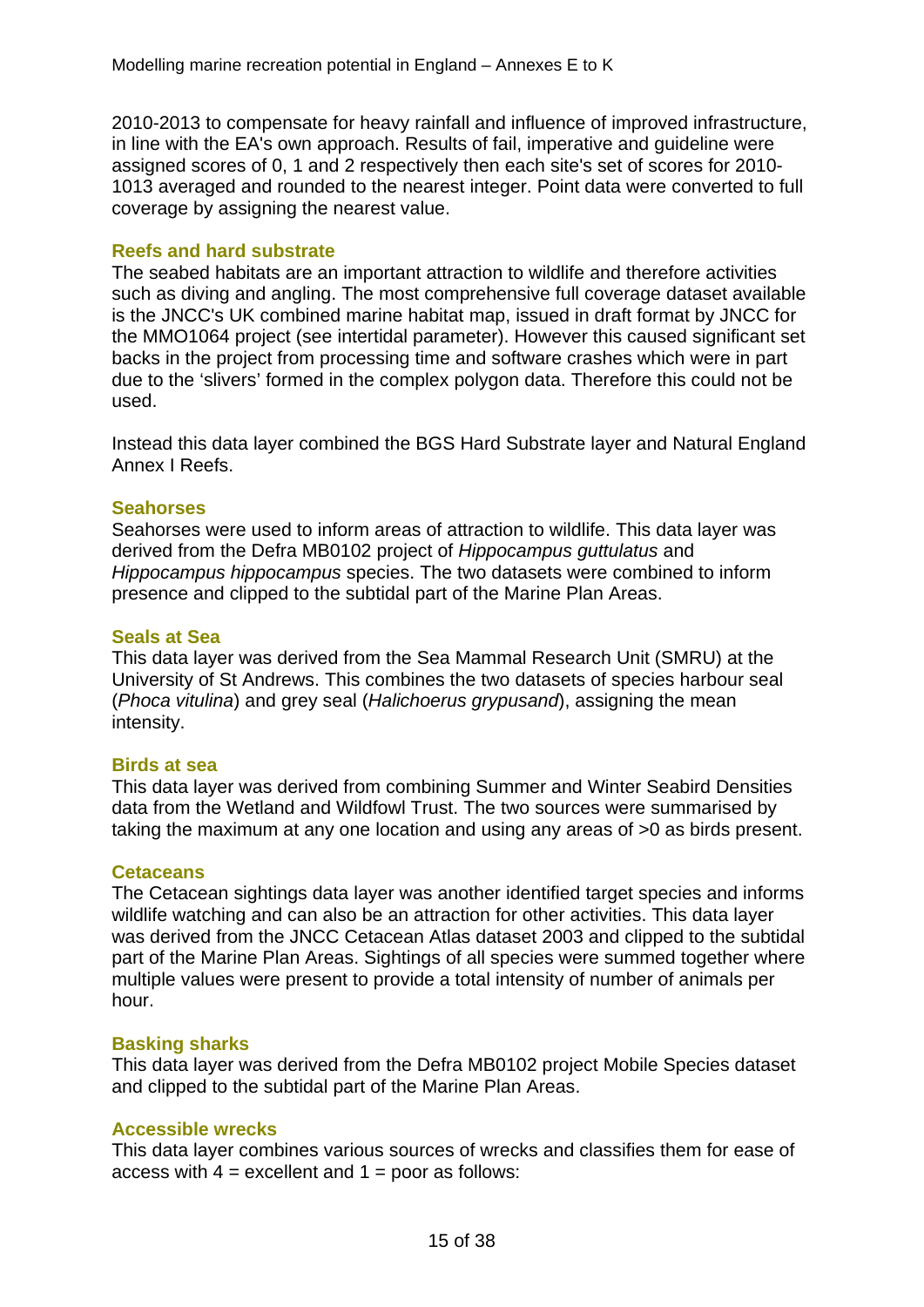- 1 = EH Protected Protected wreck requires permission to access
- 2 = MOD Protected Protected wreck requires permission to access
- $\bullet$  3 = EH Historic Historic wreck
- 4 = S57 and Seasearch Other accessible wrecks without status.

#### **Leisure navigation**

Leisure navigation was sourced primarily to inform small leisure craft but also acts as a deterrent to some activities, e.g. angling. This data layer was derived from the UKHO S57 Transportation and Routes polyline dataset which was buffered by 50m to define presence.

### **Restricted areas**

There are many types are of areas that activities are restricted in either through management practice or a participant's own choice. Unfortunately there are very few sources of national spatial data on restricted areas and many are imposed at the local level, e.g. jet-ski restrictions or designated conservation zone restrictions.

This data layer was created from the sources:

- Anatec 90th percentile shipping density, from which above average shipping density was extracted
- UKHO S57 shipping lanes and zones
- UKHO S57 prohibited/ restricted areas
- UKHO S57 military practice areas as defined by electronic nautical chart data.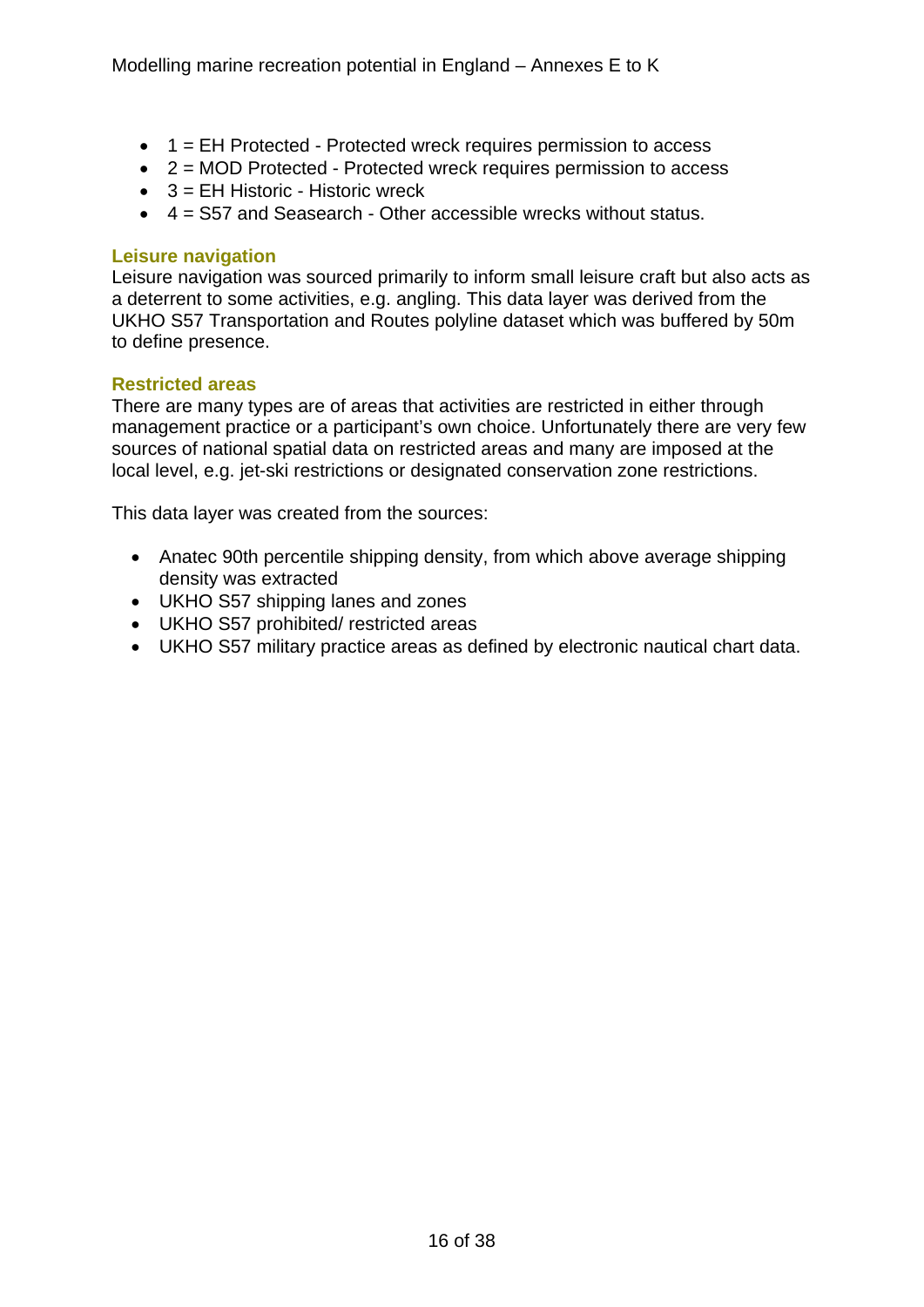# <span id="page-22-0"></span>**Annex G: Common/Multi-Layer Processing ('Tool 1')**

The analysis grid detailed in **Annex F3** has been created for the project to provide a framework for the development of the model. The grid is 1km x 1km in dimension and is projected to ETRS89 UTM Zone 30 North. Tool 1 essentially performs a spatial join between the analysis grid and the processed parameter data. There are several variants of Tool 1 due to the different dimensionality of the data and what needs to be summarised from the data. For example, a continuous data set will cover the whole of the grid cells, but a biotope data set will delineate an area within the grid cell, and these will need to be summarised differently.

In Tool 1 the analysis grid is used to grid the data and provides a unique reference (GID) for each grid square. A value from the data is assigned to each grid square to provide the characteristics, summarised from the input data attributes, for that grid square. Using the value assignation in the tool configuration, categorisation and combination can take place to represent the inputs to be tested against the stakeholder primary and secondary conditions (Tools 3 and 4).

The parameter data sets offer different dimensionality and this has to be handled in different ways in the Tool 1 processing tools for summarising the data to the analysis grid. The different scenarios accommodated by the Tool 1 grid tools are divided into three types: presence, summary statistics and proximity. These scenarios are summarised below with bullet points showing the name of the tools, for which a detailed account follows.

- 1. **Presence**: Discrete data locations within the model extent which represent single or multiple dimensions (raster or vector) e.g. reef biotopes, navigation routes
	- a. **Presence: Points, Lines and Polygons**  one-to one join used for counts only
	- b. **Presence: Lines** one-to-many join which splits lines by grid cells and lengths can be calculated using the field map
	- c. **Presence: Area (Polygons)** one-to-many join which splits areas by grid cells and calculates a percentage occupancy
	- d. **Presence: Area (Raster)**  Requires ESRI Spatial Analyst Extension as for c, but converts the raster to polygons prior to processing
- 2. **Summary statistics**: Raster or vector data covering the extent of the model e.g. bathymetry, wind speed; line and point data
	- a. **Summary Statistics: Lines, Points, Areas** one-many-join which allows the user to summarise data statistically with the field map
	- b. **Summary Statistics: Raster** Requires ESRI Spatial Analyst Extension – uses the raster and centroid version of the analysis grid to summarise continuous raster data at the grid cell level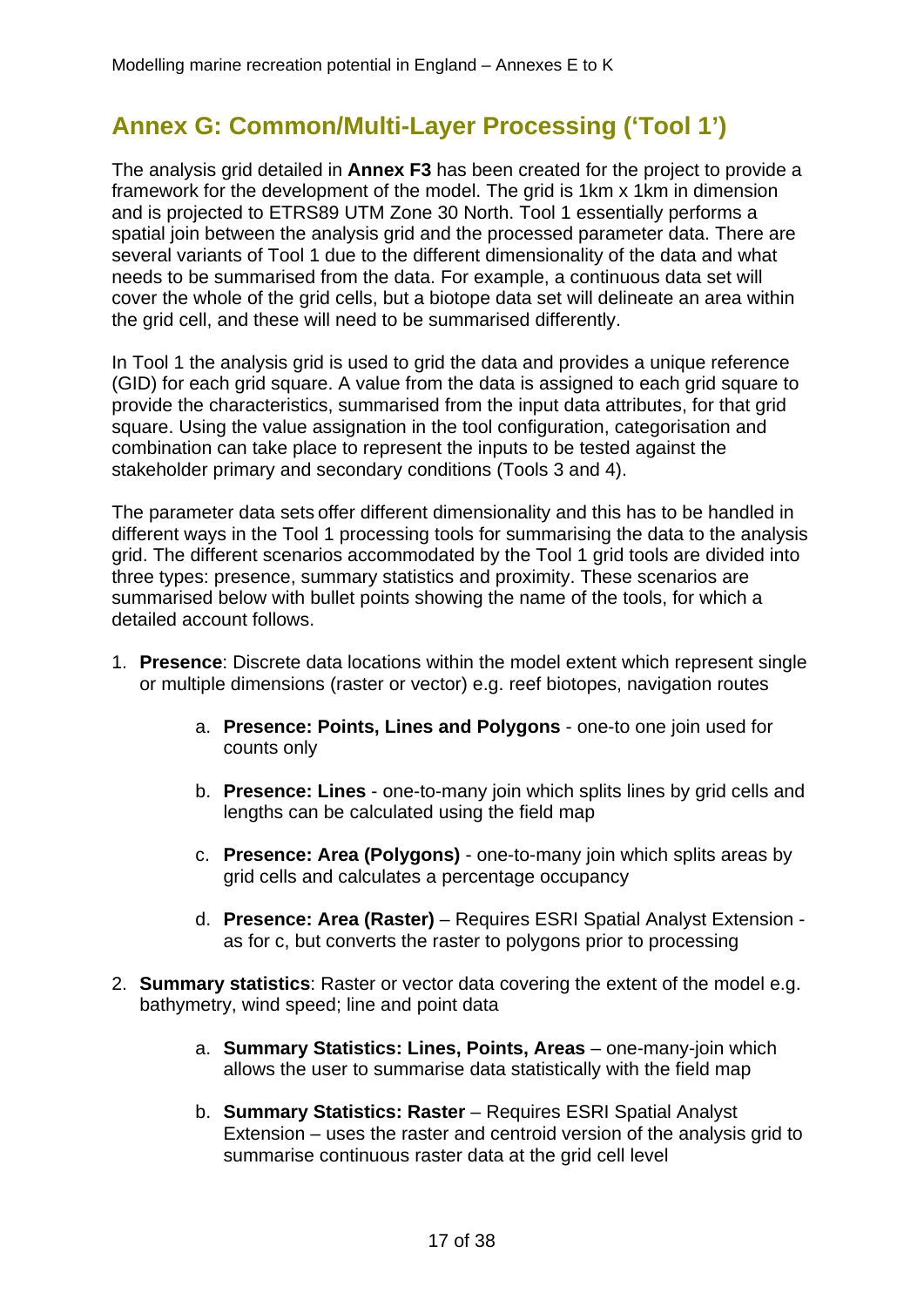- c. **Summary Statistics: Vector Grid** re-grids continuous vector grid data; the field map allows the user to summarise the attribute values statistically
- 3. **Proximity**: Discrete data locations onshore whose presence impacts on the entire model extent in relation to their proximity e.g. marinas, car parks
	- a. **Proximity: Point (Euclidean Distance up to a search radius)** oneto-one spatial join where the user enters a search radius to assign the closest value to the grid square, defined by the stakeholder consultation, and the highest value can be selected using the field map
	- b. **Proximity: Point (Path Distance) Requires ESRI Spatial Analyst Extension** – a path distance raster is computed using the model extent and input point data, and the values sampled using the raster and centroid version of the analysis grid

The following sections summarise these grid tools and the scenarios they process. In the diagrams data inputs and outputs are in red boxes and processing steps in the black boxes. All tools assume input data in coordinate reference system ETRS89 UTM Zone 30N. A staging geodatabase (ArcGIS version 9.3) is also provided within the tool directory to generate repeatable interim feature classes with the tools.

- **In the following sections the tools are labelled according to the scenarios described above, and this labelling is also used in the Tool 1 ArcToolbox**
- **The ArcGIS Geoprocessing overwrite must be on for the tools to be reusable and repeatable.**
- **The ArcGIS ModelBuilder model for Tool 1 is contained in 03\_DataTools\MMO1064\_TOOL1.tbx.**
- **A staging database for Tool 1 is also provided in 03\_DataTools\TOOL1\_Staging.gdb**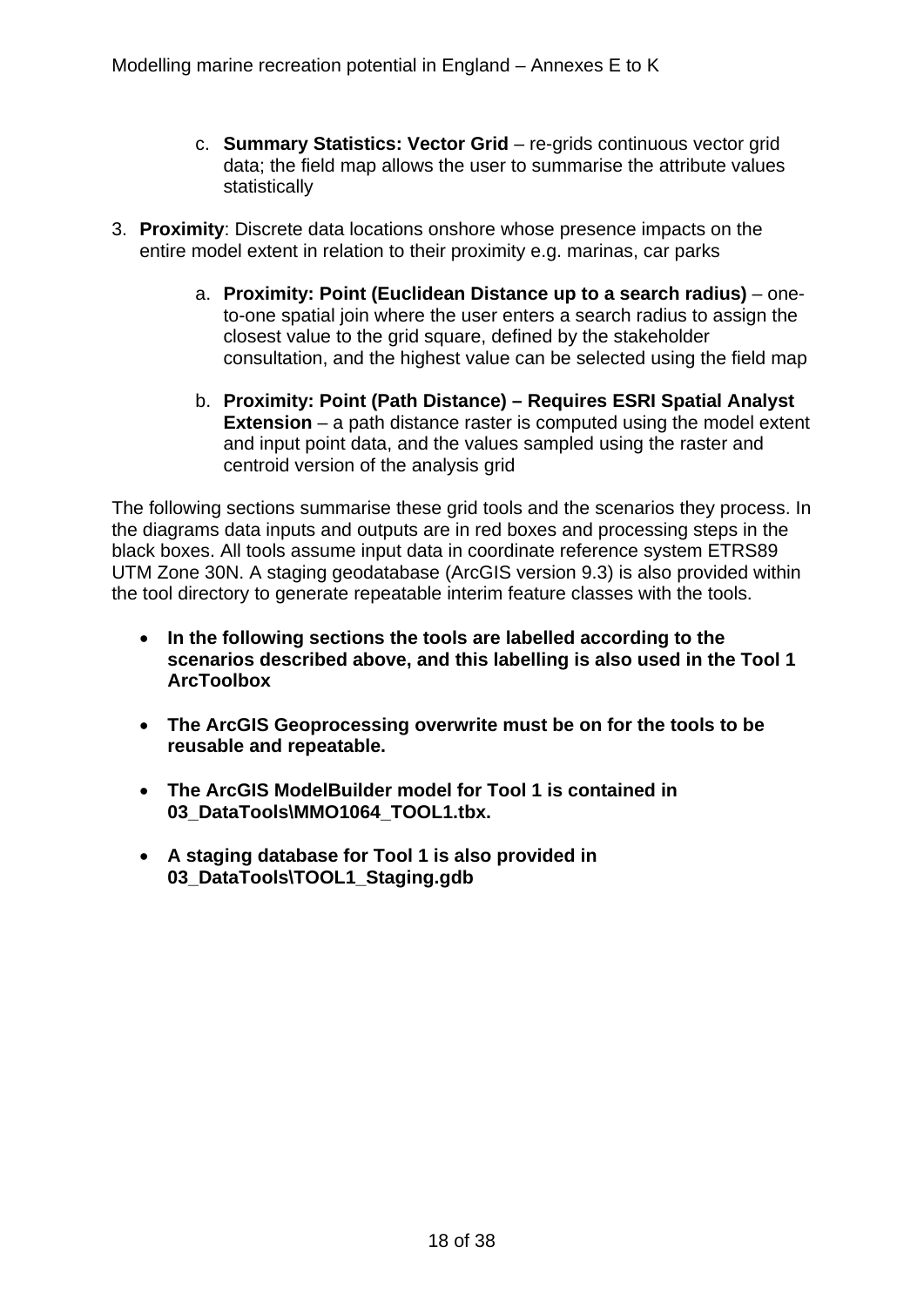# <span id="page-24-0"></span>**Presence (scenario 1a): points, lines and polygons (for feature counts)**

This tool summarises data that provides discrete locations (point, line or polygon) with one dimension/type where only feature counts within a grid cell are required, for example the presence of reefs.





**Input files:** Parameter data (point, line or polygon), analysis grid polygons, data field map - optional, delete all fields to just retain join count (feature count)

**Output files:** Populated analysis grid with feature counts and nominated attributes (some cells will be empty)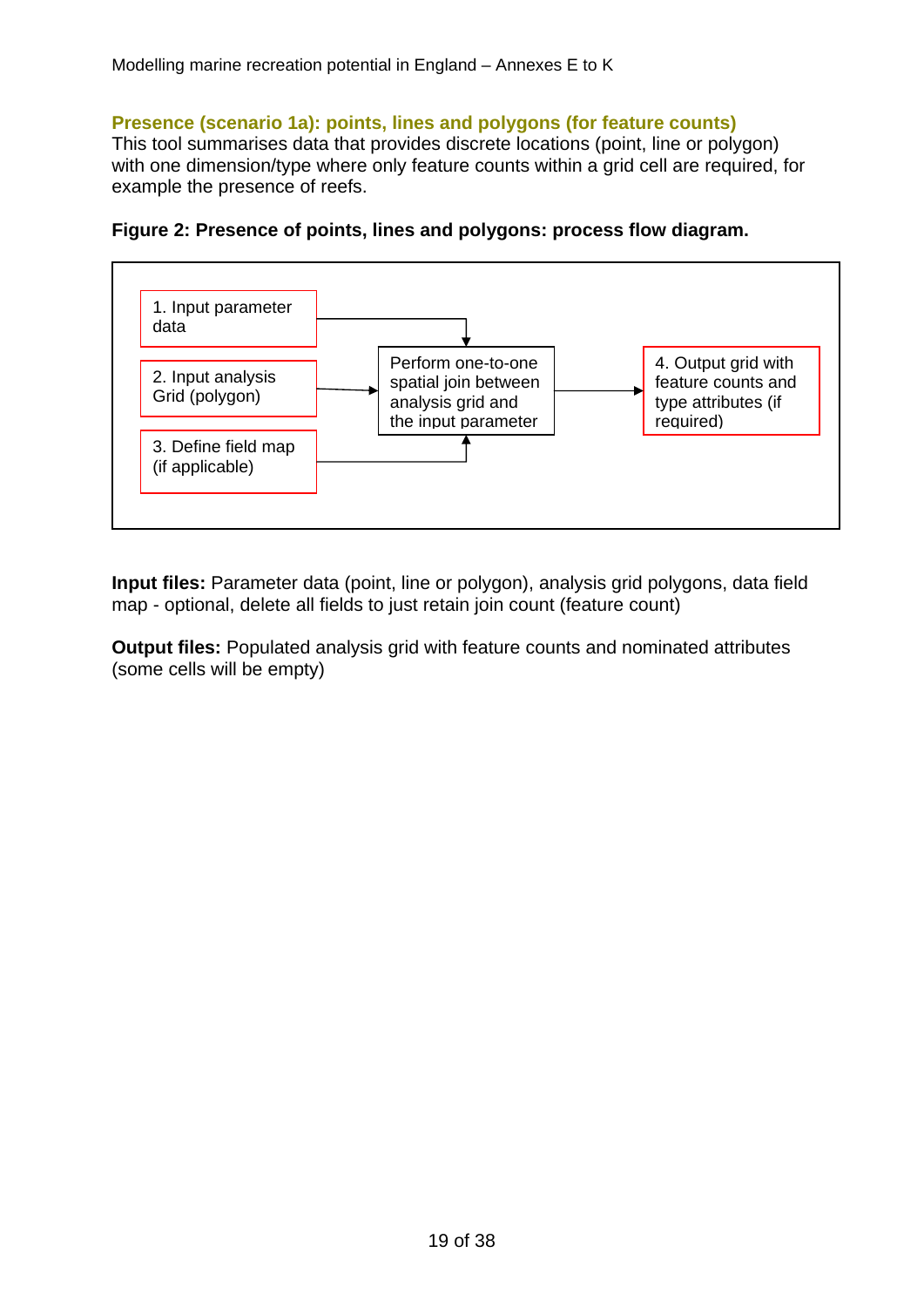# <span id="page-25-0"></span>**Presence (scenario 1b): lines**

This tool summarises data where a line data set crosses areas within the model extent, for example leisure navigation routes.





**Input Files:** Line parameter data and analysis grid (polygon)

**Output Files:** Populated analysis grid with line lengths and summary attributes of the data being analysed.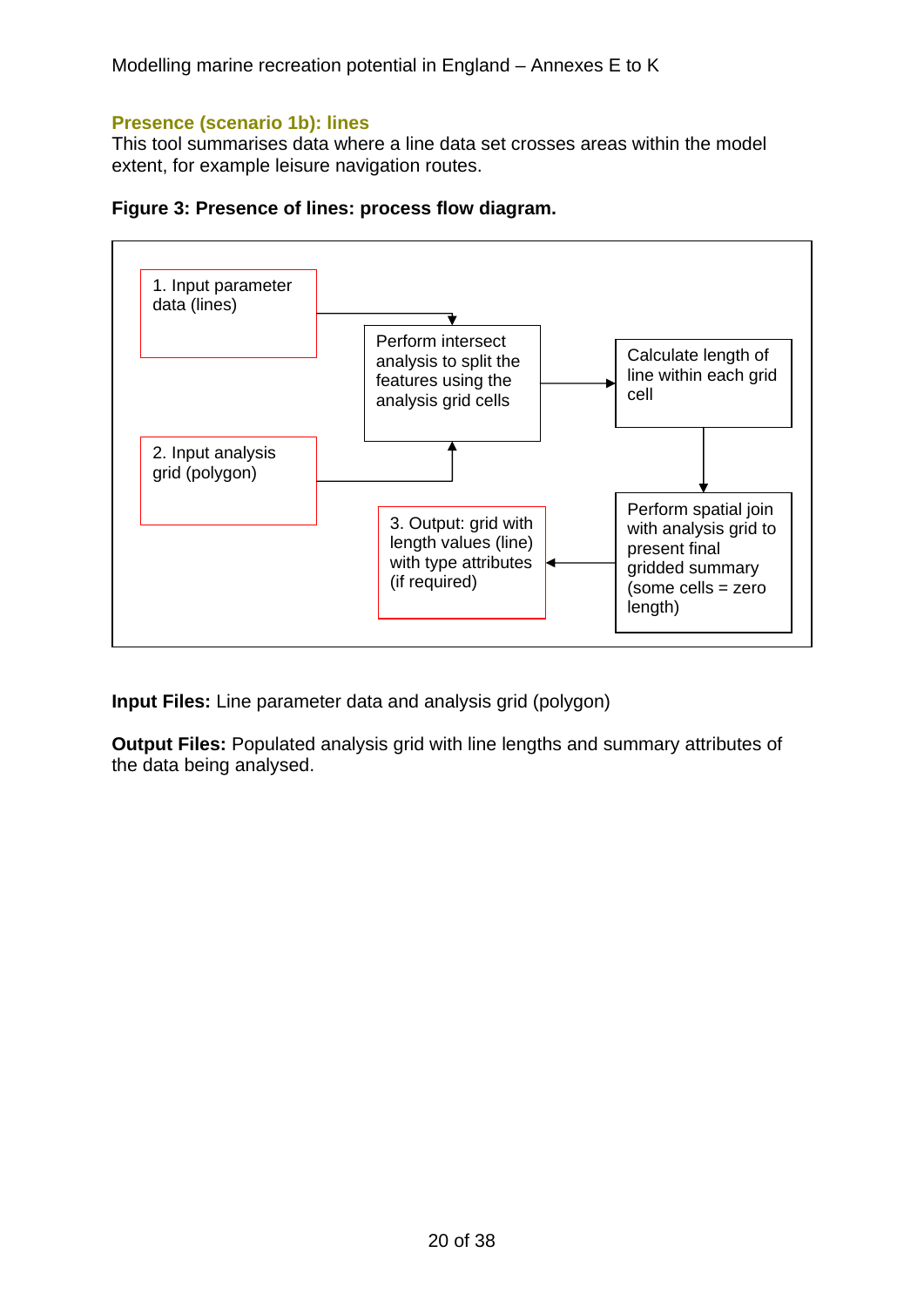# <span id="page-26-0"></span>**Presence (scenario 1c): area (polygon)**

This tool summarises a polygon data set to delineate areas within the model extent with not only join counts but also attribute information, e.g. bird reserves and bird count data.



**Figure 4: Presence of areas (polygons): process flow diagram.** 

**Input Files:** Polygon parameter data to be summarised, the analysis grid polygons, the grid cell area in square metres, and the percentage value below which polygons should be used; this is designed to remove any slivers. created by the intersect process

**Output Files:** Populated analysis grid with percentage occupancy and attributes of the data being analysed (one-to-many join)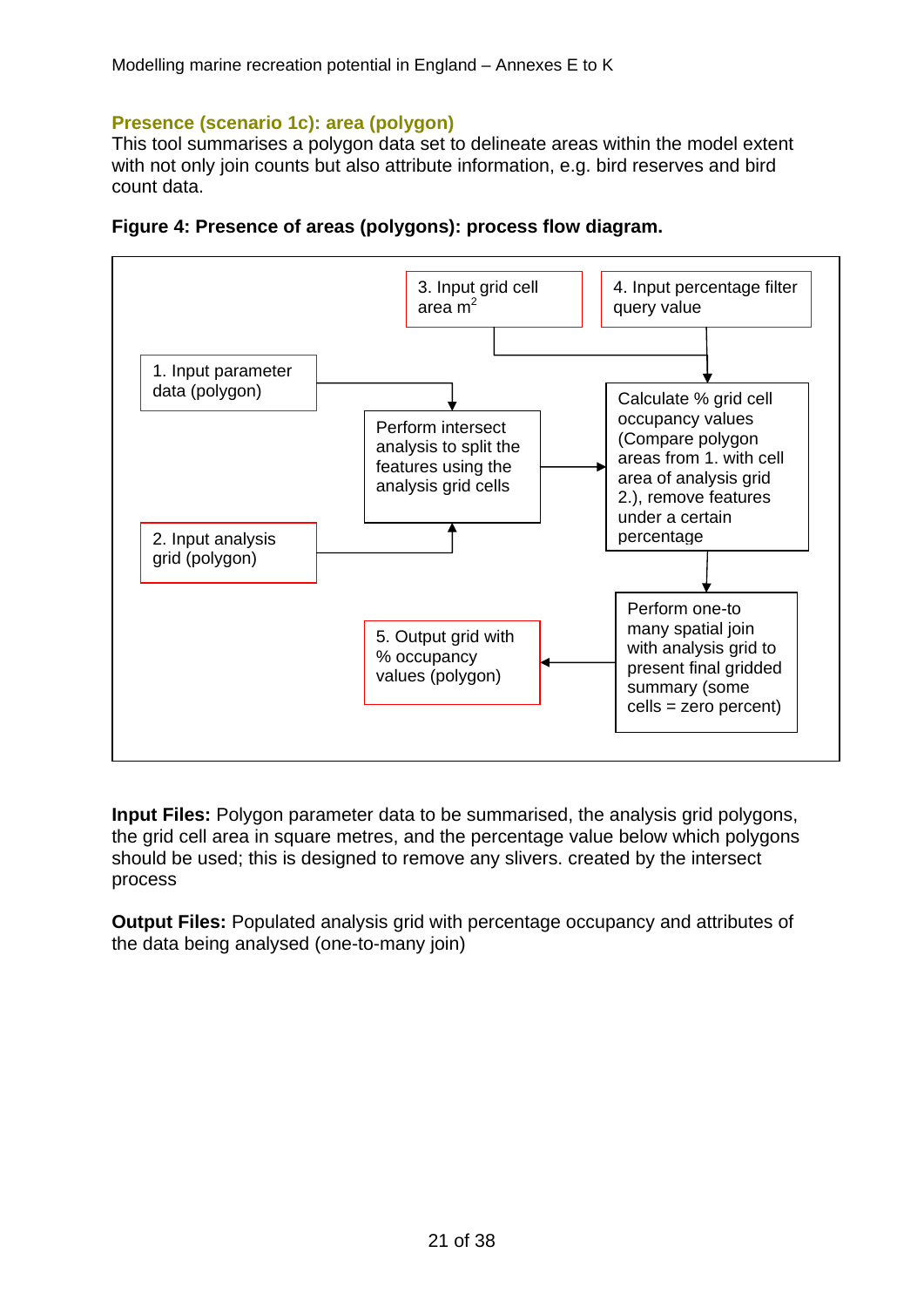<span id="page-27-0"></span>**Presence (scenario 1d): area (raster) – requires ESRI spatial analyst extension**  This tool summarises a raster data set to delineated areas within the model extent. The tool effectively adds an additional step to the Presence: Area (polygon) tool described in the previous section. This tool requires ESRI Spatial Analyst Extension.





**Input data:** Raster representation of areas, analysis grid polygons the grid cell area in square metres, and the percentage value below which polygons should be used; this is designed to remove any slivers created by the intersect process

**Output data:** Populated analysis grid with percentage occupancy and values of the raster data being analysed (one-to-many join).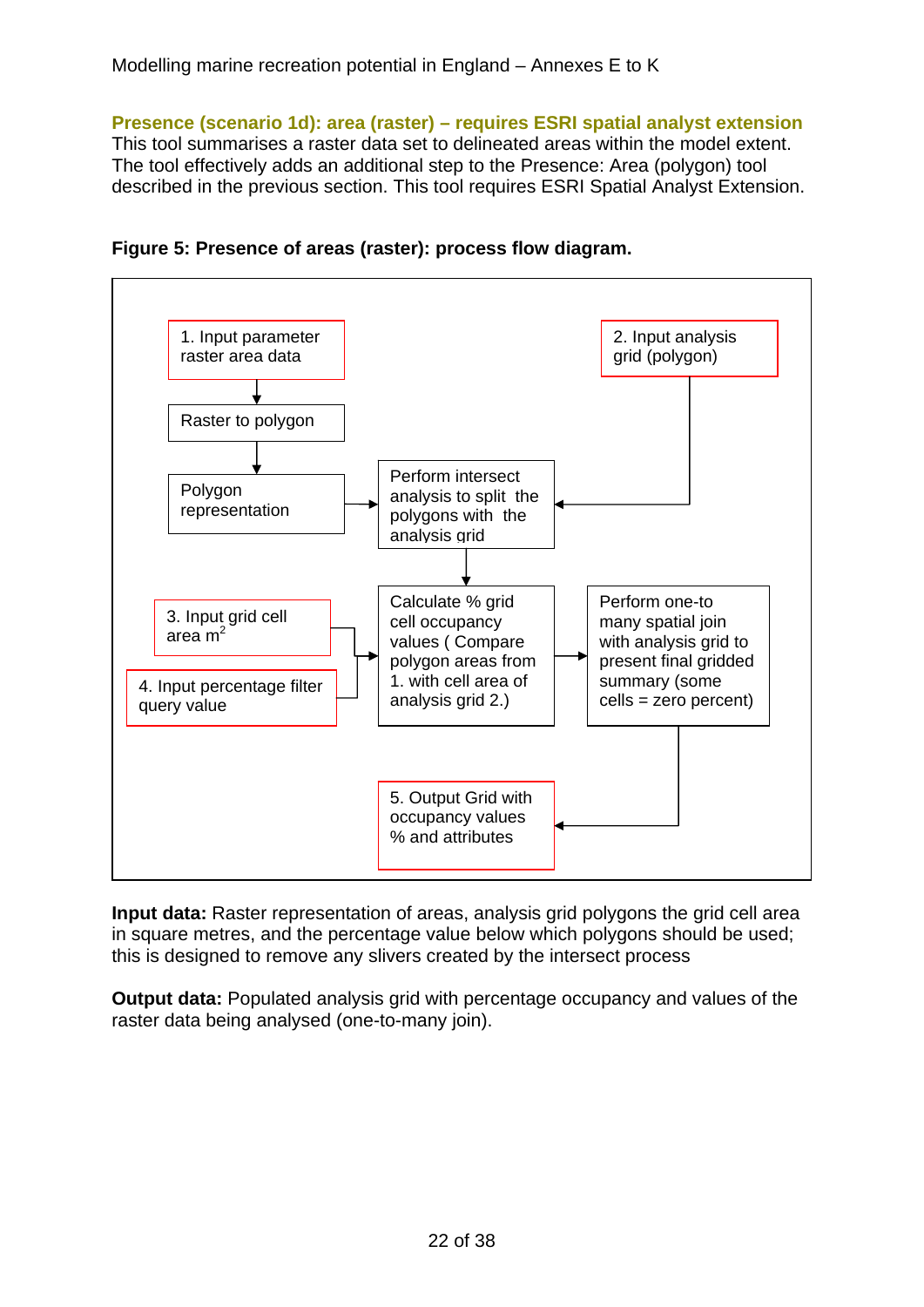## <span id="page-28-0"></span>**Summary statistics (scenario 2a): lines, points or polygons**

This tool summarises data (lines, points or polygons) that provides locations for multiple dimensions.

### **Figure 6: Summary statistics of lines, points or polygons: process flow diagram.**



**Input files:** Point, line or polygon parameter data, analysis grid polygons, data field map; the field map can be used to generate statistics for numeric fields.

**Output files:** Populated analysis grid with feature counts and summarised attributes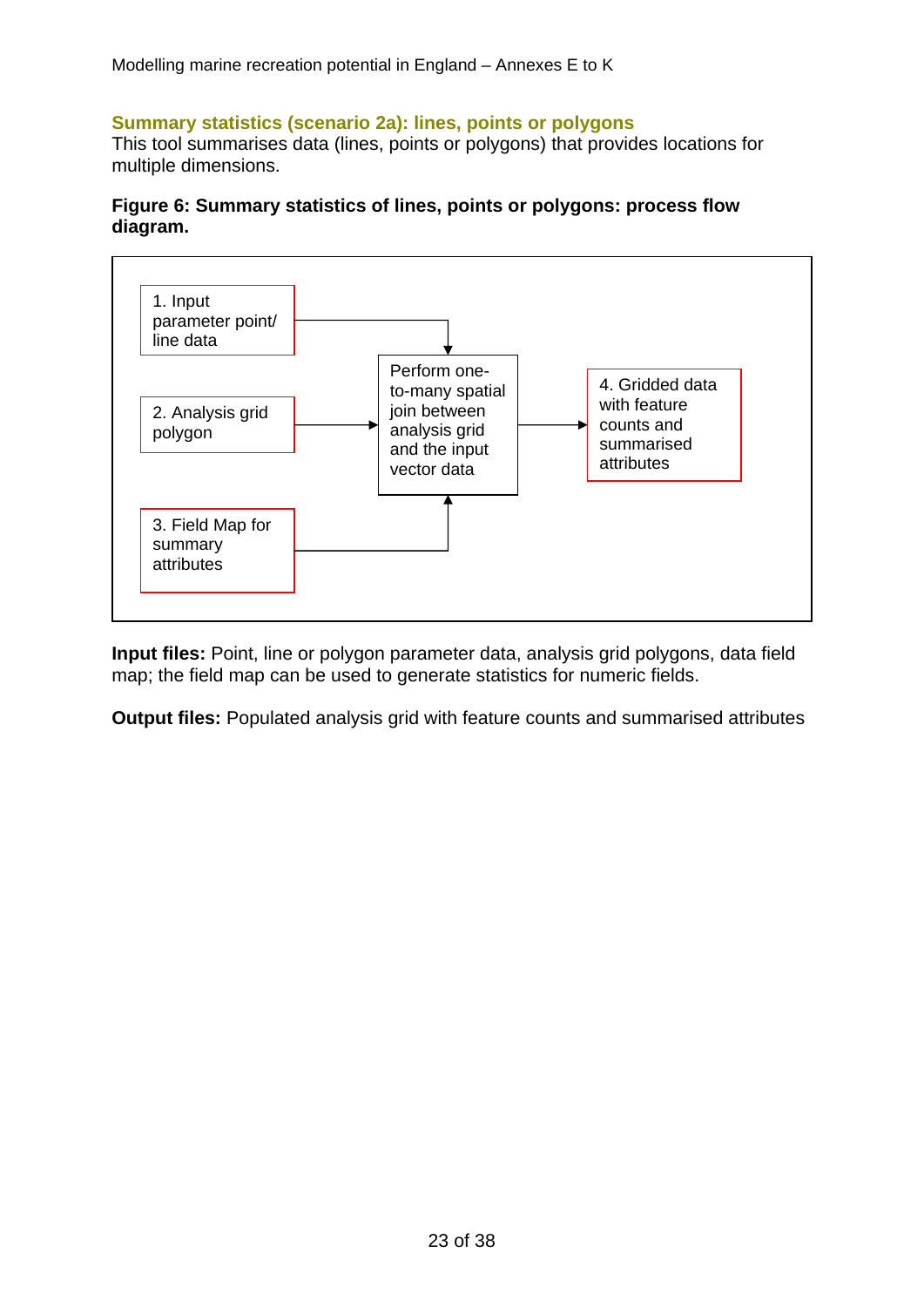## <span id="page-29-0"></span>**Summary statistics (scenario 2b): raster - requires ESRI Spatial Analyst Extension**

This tool summarises raster data, which provides continuous data over the extent of the model, at the analysis cell level.



**Figure 7: Summary statistics of areas (rasters): process flow diagram.** 

**Input Files:** Parameter value raster file, analysis grid raster version

**Output Files:** Populated analysis grid with summary statistics values

*\* Note that due to a bug in the ArcGIS (v9.3 and v10.2), this process only produces the mean value for the data at present*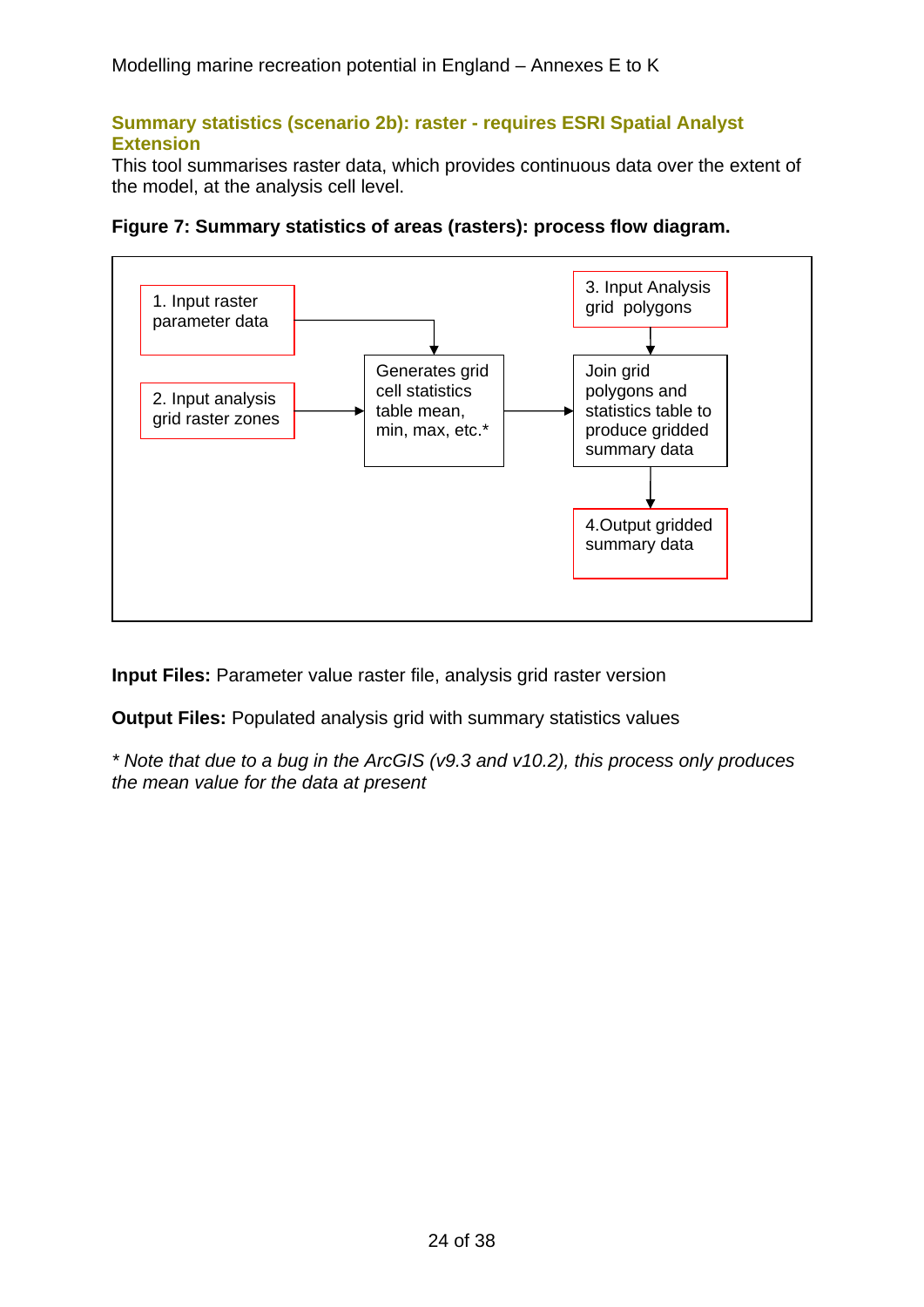## <span id="page-30-0"></span>**Summary statistics (scenario 2c): areas (re-grid)**

This tool summarises data from scenario 2c, where polygon data provides continuous coverage over the extent of the model for one or more data dimensions.





**Input files:** Continuous area parameter data i.e. gridded vector, analysis grid polygons, data field map; the field map can be used to generate statistics for numeric fields.

**Output files:** Populated analysis grid feature counts and summarised attributes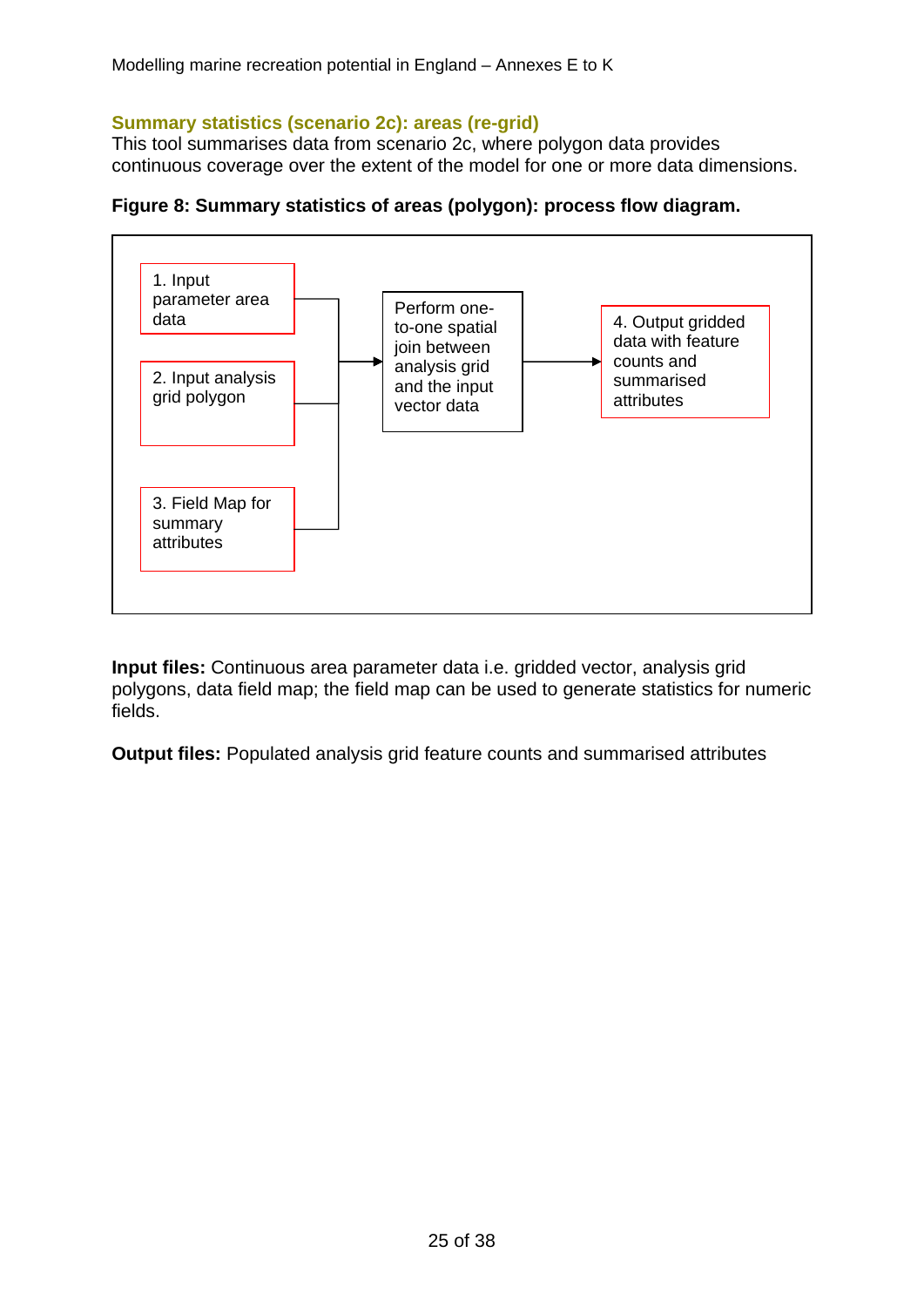# <span id="page-31-0"></span>**Proximity (scenario 3a): proximity point (Euclidean distance)**

This tool summarises data from scenario 3a, where point data provides input to computation of distances across the grid, but this is only required up to a certain distance offshore as defined by the stakeholders.



**Figure 9: Proximity point (euclidean distance): process flow diagram.** 

**Input Files:** Data parameter points, analysis grid polygons, a search radius and field map to summarise attributes of interest

**Output Files:** Populated analysis grid with distance to the nearest point and summary attributes e.g. maximum rank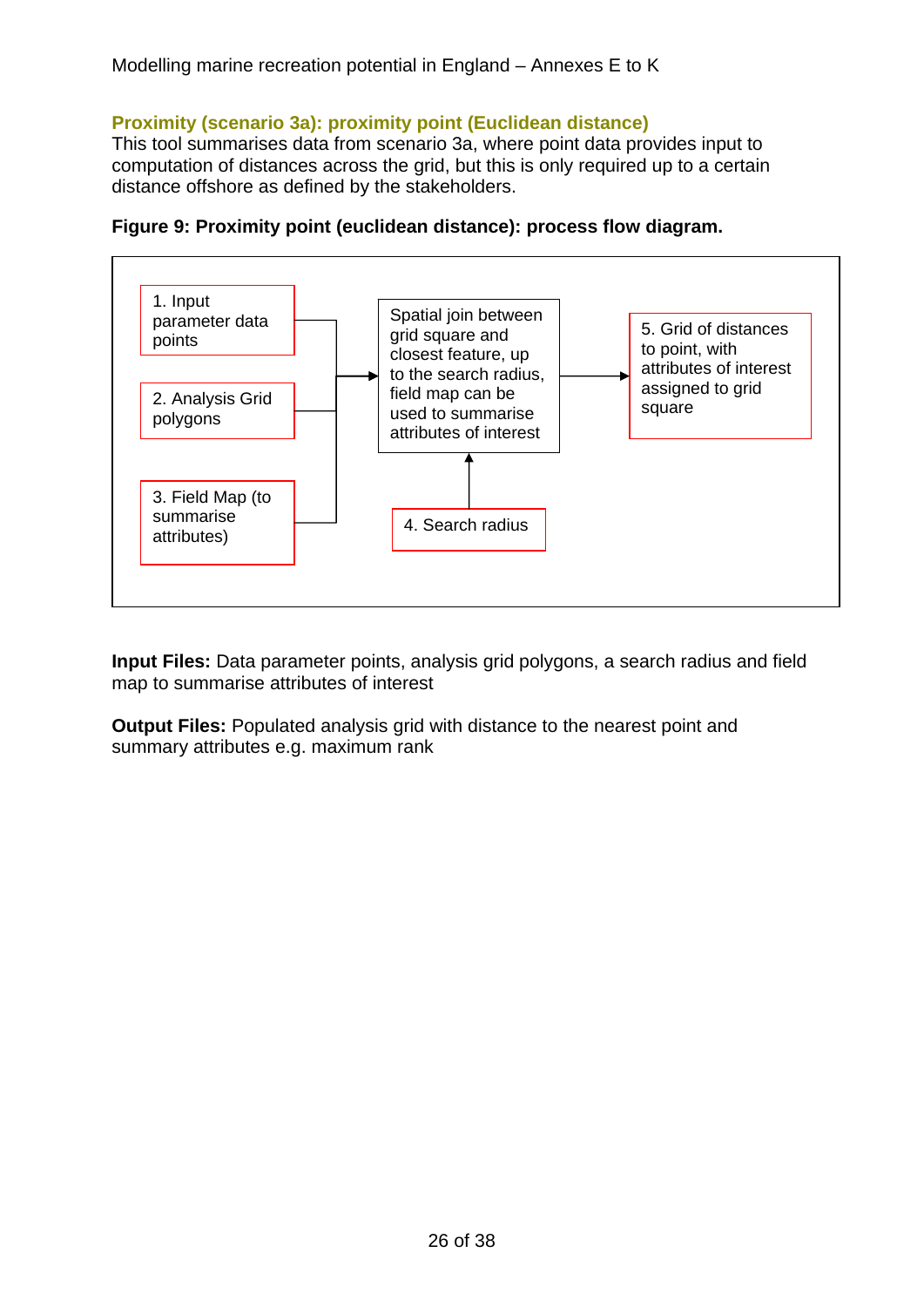## <span id="page-32-0"></span>**Proximity (scenario 3b): proximity point (path distance) – requires ESRI spatial analyst extension**

This tool summarises data where point data provides input to computation of distances across the grid. This tool requires ESRI Spatial Analyst Extension.





**Input Files:** The parameter data points, a raster version of the analysis grid used as a zone raster, analysis grid polygons and analysis grid centroid points

**Output Files:** Populated analysis grid with mean path distance to the locations for each grid cell.

*Note: False outliers are required to be inserted into the point data to ensure that path distances are calculated up to the model extent. These are placed at just over twice the maximum distance of the extent boundary i.e. to the North East and South West of the model. The ETRS 89 UTM Zone 30N coordinates used are:* 

*North East: 989500E 6670600 N South West: -373000E 5161500 N* 

*For lines and polygons a small 1m sized feature is created at these locations to create false outliers.*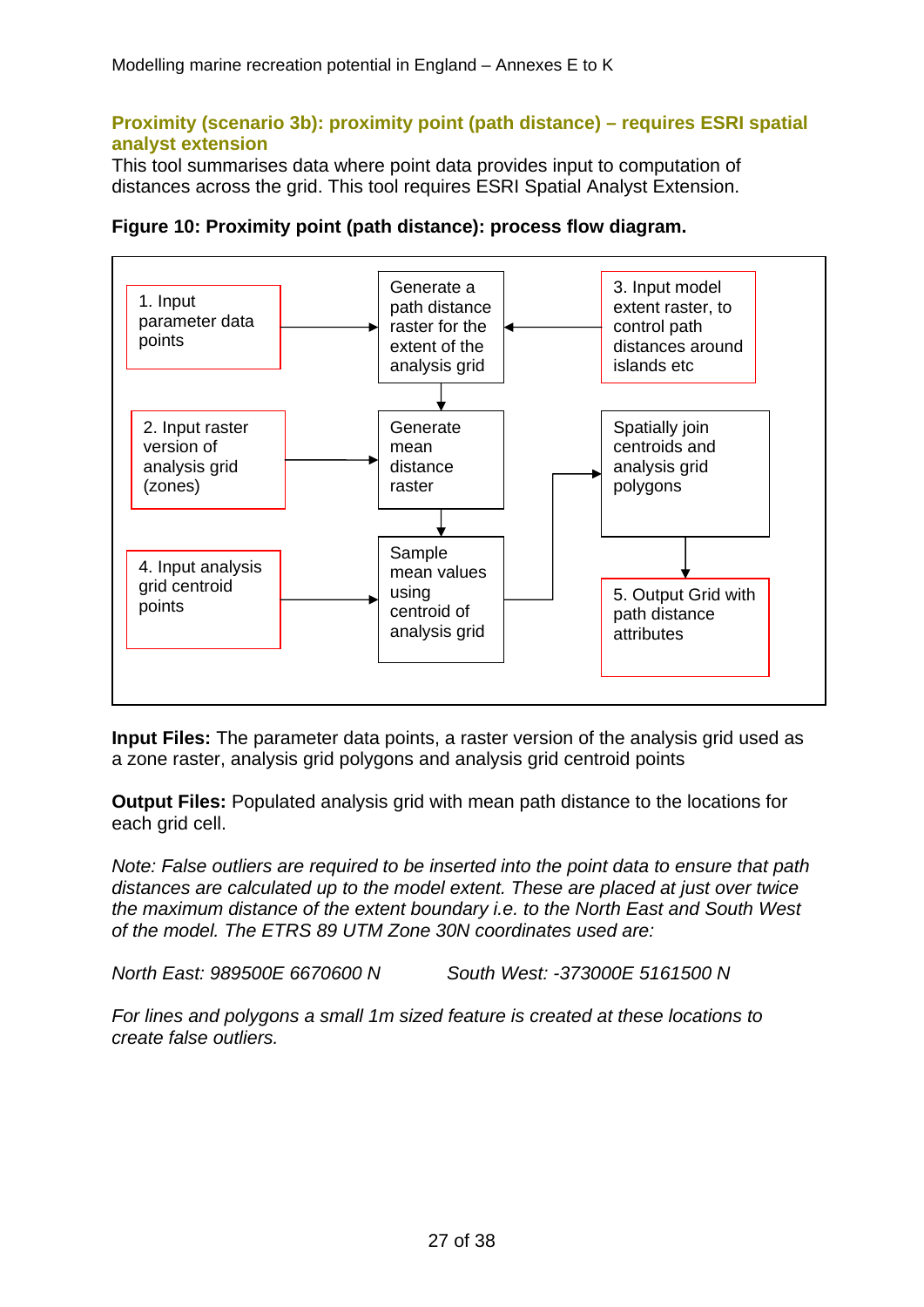# <span id="page-33-0"></span>**Annex H: Model Methodology**

# **H1. Combining input layers ('Tool 2')**

- **The ArcGIS ModelBuilder model for Tool 2 is contained in 03\_DataTools\MMO1064\_TOOL2.tbx.**
- **A staging database for Tool 2 is also provided in 03\_DataTools\TOOL2\_Staging.gdb**

The aim of Tool 2 is to populate the attribute values from gridded parameter data layers for each grid square, in effect joining these together into one definitive grid. Each grid square has a unique identifier GID which is gained from the defined analysis grid stored in 04\_DataBase\AnalysisGrid. Figure 12 below shows the overall process for Tool 2.

## **Figure 11: Union tool process flow diagram.**



**Input Files:** The gridded parameter data sets, analysis grid

**Output Files:** Unioned analysis grid with attributes for each parameter stored in defined attribute fields ready for testing with the model.

Spatial joins (one-to-one) between the analysis grid polygons and the gridded data are used to combine the data into one unified grid. The spatial join mechanism is used as opposed to table joins (Add Join) as it allows for the output fields and their names to be controlled. At ArcGIS v9.3 the Add Join tool assigns arbitrary field names which cannot be controlled and are difficult to trace back.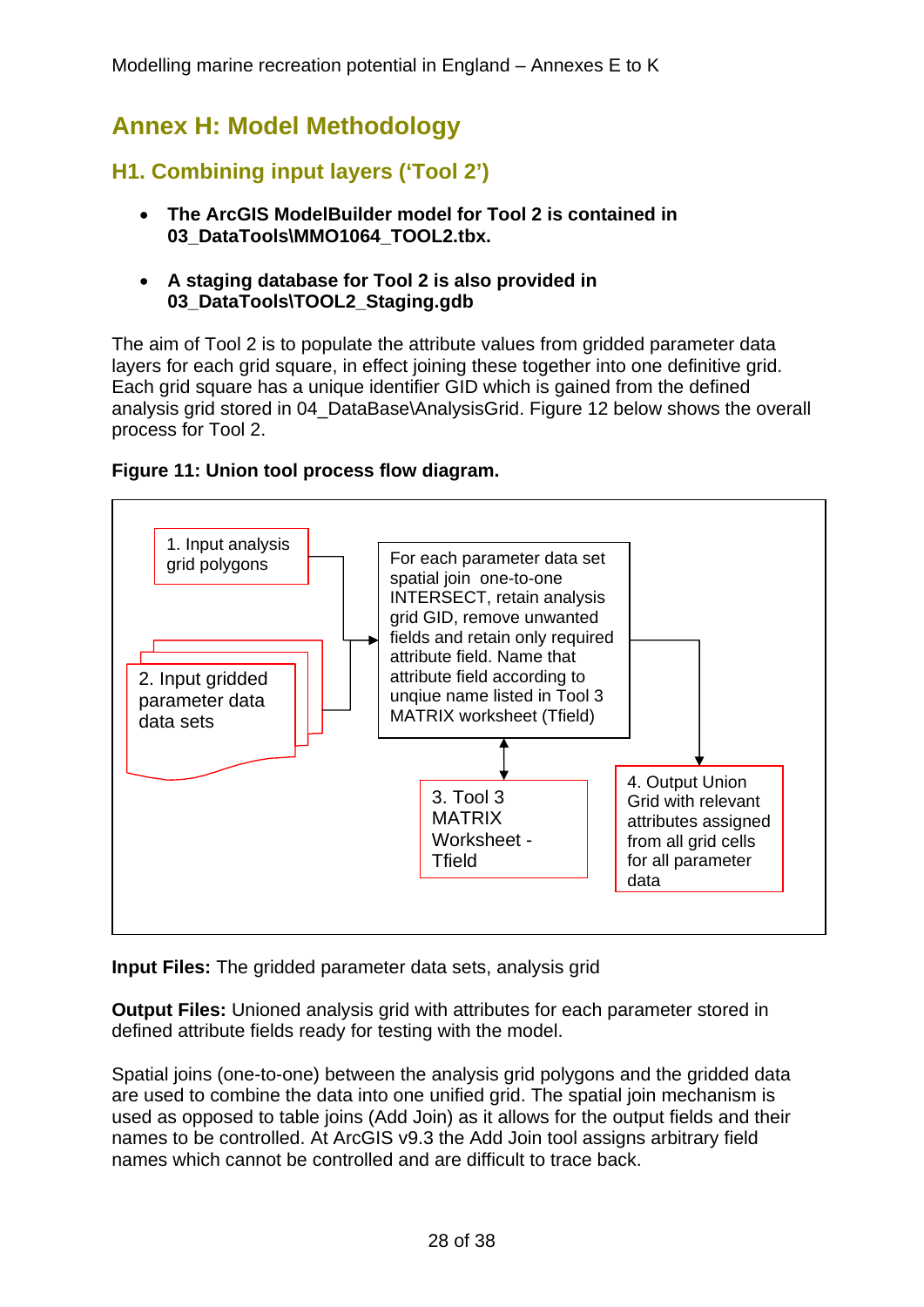<span id="page-34-0"></span>For each spatial join, the output is written to the Tool 2 staging geodatabase, with only the required fields retained. After the final spatial join, the Feature Class to Feature Class tool is used to provide the final Union Grid shape file output, stripping the final Join\_Count field from the final spatial join output.

The field names used for the attributes in the spatial join are then listed next to the relevant parameter in the control matrix for Tool 3 (see Annex H2) for subsequent SQL query building within Tool 4 (see Annex H3).

New shape files can be added to the tool by adding them to the tool and adding another spatial join prior to the Feature Class to Feature Class function at the end of the tool. Care must be taken when modifying or deleting existing data to ensure that the field maps are updated in the Spatial Joins.

# **H2. Combining activity preferences ('Tool 3')**

The control matrix Microsoft Excel 2003 for Tool 3 is contained in 03\_DataTools\MMO1064\_TOOL3.xls.

The control matrix spreadsheet is a plain format representation of the activity preferences transcribed from the stakeholder consultation, configured to describe the relevant attribute values contained within the data. The primary worksheet used is called MATRIX, and a secondary worksheet ACTIVITY is provided as a reference for activity codes that are used in the MATRIX worksheet.

The table below describes the schema and content of the MATRIX worksheet:

| <b>Column</b>                      | <b>Description</b>                                    |
|------------------------------------|-------------------------------------------------------|
| Parameter                          | Parameter title                                       |
| <b>Type</b>                        | Category (Cat) or Numeric (Num)                       |
| <b>Units</b>                       | Units - for user information only                     |
| <b>TField</b>                      | Test attribute field held in the union grid (can be   |
|                                    | repeated to test a parameter twice)                   |
| <b>SField</b>                      | UNIQUE score attribute field to add to union grid and |
|                                    | populate                                              |
| Wpri                               | Primary condition weighting                           |
| Wsec                               | Secondary condition weighting                         |
| <activity code="">Score</activity> | Confidence of Influence Score for activity (denoted   |
|                                    | by code)                                              |
| <activity code="">Pri1</activity>  | Primary condition 1 for activity (denoted by code)    |
| <activity code="">Pri2</activity>  | Primary condition 2 for activity (denoted by code)    |
| <activity code="">Pri3</activity>  | Primary condition 3 for activity (denoted by code)    |
| <activity code="">Pri4</activity>  | Primary condition 4 for activity (denoted by code)    |
| <activity code="">Sec1</activity>  | Secondary condition 1 for activity (denoted by code)  |
| <activity code="">Sec2</activity>  | Secondary condition 2 for activity (denoted by code)  |
| <activity code="">Sec3</activity>  | Secondary condition 3 for activity (denoted by code)  |
| <activity code="">Sec4</activity>  | Secondary condition 4 for activity (denoted by code)  |

# **Table 6: Tool 3 schema and content of the MATRIX worksheet.**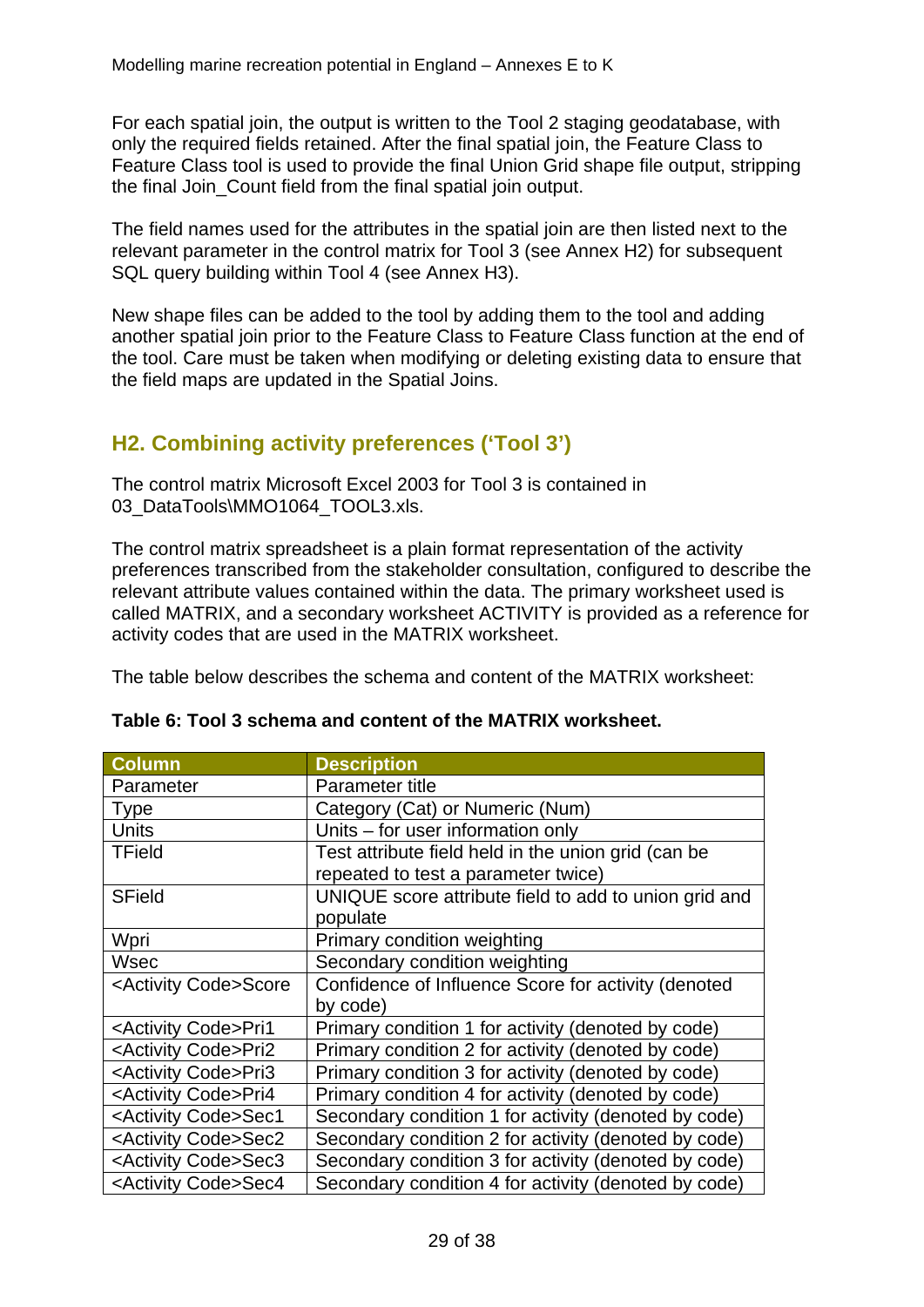<span id="page-35-0"></span>For numeric based parameters, Pri1 and Pri2 provide a numerical range, as do Pri3 and Pri4, Sec1 and Sec2, Sec3 and Sec4. For categories based parameters, Pri1, 2, 3, and 4 provide individual categories in the attribute data, as do Sec1, 2, 3, 4.

For primary and secondary conditions, a NULL input is denoted by -999999.

The table below describes the schema and content of the ACTIVITY worksheet:

#### **Table 7: Tool 3 schema and content of the ACTIVITY worksheet.**

| <b>Column</b> | <b>Description</b>                                           |
|---------------|--------------------------------------------------------------|
| Code          | UNIQUE two letter activity code used in the MATRIX worksheet |
| OutShape      | Suggested output shape file name for the activity grid       |

When the main Model Scores spreadsheet is updated then the plain format version must be updated to reflect the changes. This applies both to the schema of the spreadsheet and the content.

# **H3. Prediction rules ('Tool 4')**

- **The ArcGIS ModelBuilder models for Tool 4 are contained in 03\_DataTools\MMO1064\_TOOL4.tbx.**
- **ArcGIS v10.2 ModelBuilder models for Tool 4 are provided in 03\_DataTools\MMO1064\_TOOL4v10.tbx.**
- **For ArcGIS v9.3 a staging database for Tool 4 is also provided in 03\_DataTools\TOOL4\_Staging.gdb.**

Figure 12 overleaf shows the overall process for Tool 4.

Tool 4 provides the following model parts, which also signifies the running order for each activity:

- 4-1a Prepare activity grid, which makes a copy of the union grid to a suitably named shape file and adds a TSCORE column in readiness for population with the total score
- 4-1b (ArcGIS v9.3 only) Prepare Lookup Tables which runs a select query on the MATRIX worksheet and writes them out to category and numeric lookup tables
- 4-2a&b Population of the grid with the relevant scores for category (text) and numeric attributes, using the MATRIX worksheet provided as Tool 3
- 4-3 Computation of the totals for the computed scores in 2); the expression is provided as a parameter so that it can be changed if new fields are added in the MATRIX worksheet. The tool will test if the grid square has been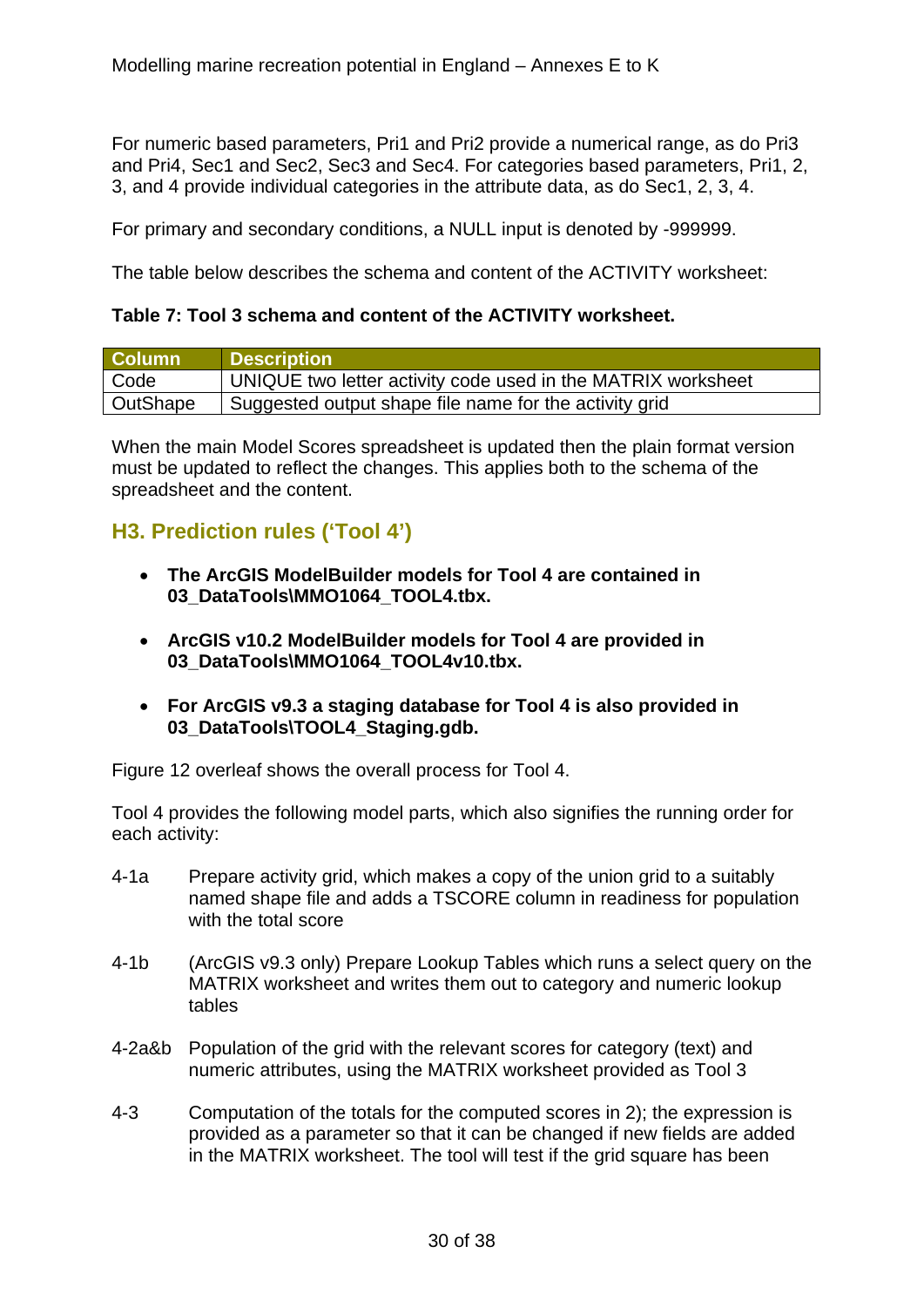scored for a baseline activity area and will then compute the score for that cell; cells outside the baseline activity area will be set to null: -999999

<span id="page-36-0"></span>**Figure 12: Model tool process flow diagram.** 



**Input Files:** The union grid shape file (copied per activity) and the Tool 3 MATRIX spreadsheet.

**Output Files:** Unioned analysis grid with scores for each parameter and totalled scores.

Each part 4-2 of model Tool 4 is also labelled with the relevant number from the original User Friendly Tool 3 spreadsheet for example for surfing is activity 4:

- 4 2a SurfingCategory
- 4 2b SurfingNumeric.

The prediction rules of the tool lies within part 2 of the toolbox and are described here. Part 2 of the Tool 4 toolbox is designed to:

- Create a view/ lookup table of the spreadsheet based on Category (text) or Numeric values for testing
- Iterate through the MATRIX spreadsheet view/lookup table
- Add the relevant score field to the activity grid shape file
- Select the relevant grid squares based on the primary and secondary conditions; a SQL query is generated from the values in the MATRIX spreadsheet
- Calculate the scores in the relevant score field based on the primary or secondary weighting multiplied with the score.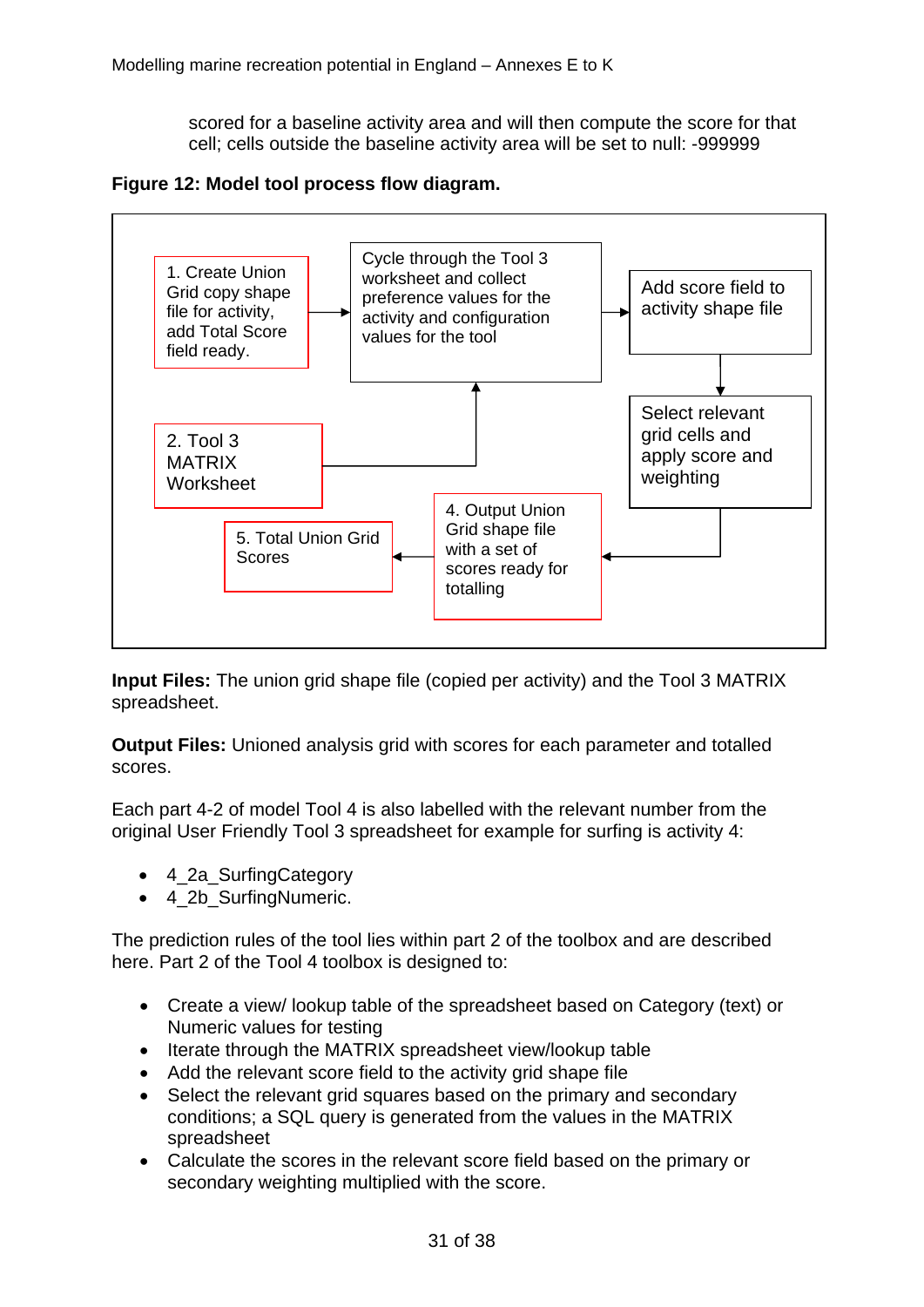<span id="page-37-0"></span>Tool 4 is divided into 3 parts due to the iterative nature of the main model, where the model is run for each row in the MATRIX view or lookup tables. Parts 4-1 and 4-3 are run once and if combined into Part 4-2 will be run each time the model iterates, which causes non accumulation of scores, and in some cases recursive actions in the model. The activity grid shape file is also exposed as a parameter for part two of the toolbox to allow flexibility for the user in the naming of the file in the process.

Part 2 of the Tool 4 toolbox is divided into (4-2a) category (string) and (4-2b) numeric models. This is to simplify the approach to generating SQL queries from the primary and secondary conditions for string and numeric conditions, as they will be different.

The category (4-2a) and numeric models (4-2b) select records from the MATRIX spreadsheet views or lookup tables using Type='Num' and Type='Cat' respectively. It is recommended that models these could be combined at ArcGIS v10 if a decision tree could be enforced using the Type selection.

The following table lists the variables used in Tool 4-2 of the model to compile SQL queries to select data and compute scores. The field values used from the table are listed; the example used here is for surfing (SU).

| <b>Variable</b>  | <b>Field Used</b>  |
|------------------|--------------------|
| FieldNm          | Tfield*            |
| Pri1             | SUPri1             |
| Pri <sub>2</sub> | SUPri2             |
| Pri3             | SUPri3             |
| Pri4             | SUPri4             |
| Score            | <b>SUscore</b>     |
| Sec1             | SUSec1             |
| Sec <sub>2</sub> | SUSec <sub>2</sub> |
| Sec <sub>3</sub> | SUSec <sub>3</sub> |
| Sec4             | SUSec4             |
| <b>SField</b>    | Sfield*            |
| WPri             | Wpri*              |
| <b>WSec</b>      | Wsec*              |

# **Table 8: Variables used in Tool 4 part 2 (4-2).**

\* These fields are the same for all activities; the score, primary conditions (Pri) and secondary conditions (Sec) are activity specific.

# **H4. Additional notes on Tools 1-4**

Several limitations have been encountered in ArcGIS ModelBuilder v9.3 and v10.2 during the compilation of the model and are documented here for reference. They are mainly due to lack of automatic data refresh in the software, which leads to the wrong schema and data being held in the ModelBuilder tools.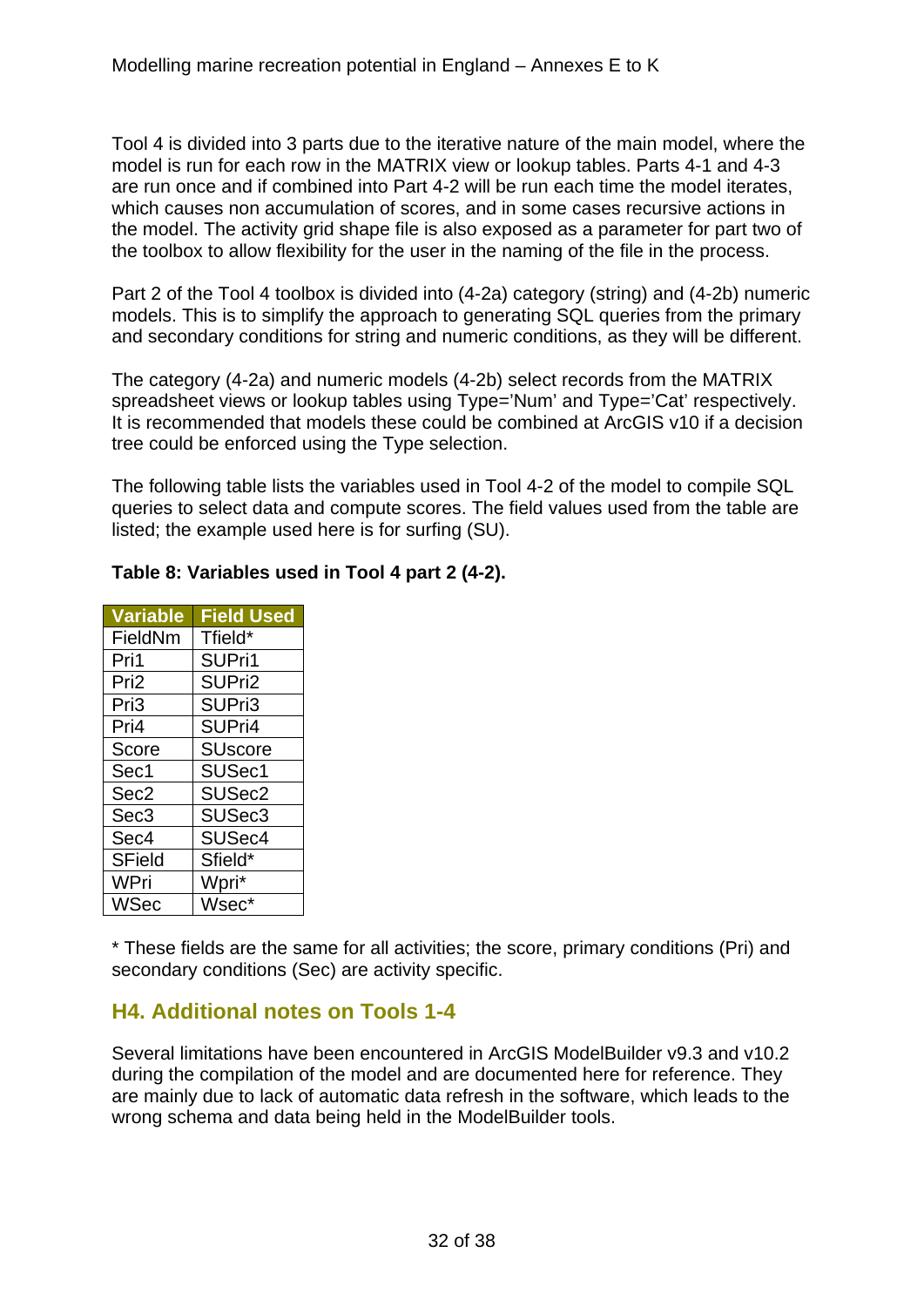- 1. Geoprocessing overwrite needs to be ON to run all models successfully; this can be changed in ArcCatalog options
- 2. Changes to the data or spreadsheets schema/content requires that the existing data needs to be deleted out of the model and completely reloaded into the model by drag and drop or the add data mechanism. This is because ArcGIS ModelBuilder has a tendency to load feature classes and tables into memory and does not automatically update changes:
	- a. Tool 1 GRID Line Length and GRID Polygons Percentage; the staging feature class has been made a parameter of the second part of these tools so that it can reloaded and the field map reset (updated).
	- b. Union Tool 2 when adding/ removing data care must be taken to ensure that all the required field headings perpetuate through to the end of the model. If necessary data must be re-added and field maps reset and re-edited to ensure the fields are updating throughout the model.
	- c. Tools 3 and 4 in ArcGIS 9X then the series variables will need to be updated by reloading the data from the generated tables in the Tool 4 staging geodatabase when changes are made to the matrix spreadsheet.
	- d. Tool 3 and 4 in ArcGIS 10X changes in schema and values in the MATRIX spreadsheet Tool 3 require reloading of the spreadsheet into Tool 4 (ArcGIS v10.2). For this reason the MATRIX spreadsheet is exposed as a model parameter for Part 2 of the toolbox.
- 3. If running the models in edit mode, use 'Run Entire Model' to ensure all variables are refreshed and collected
- 4. The time to process datasets, primarily in Tool 1 and in the pre-processing stage prior to this, were significant in some cases. It is recommended that future users have 4-10GB of RAM.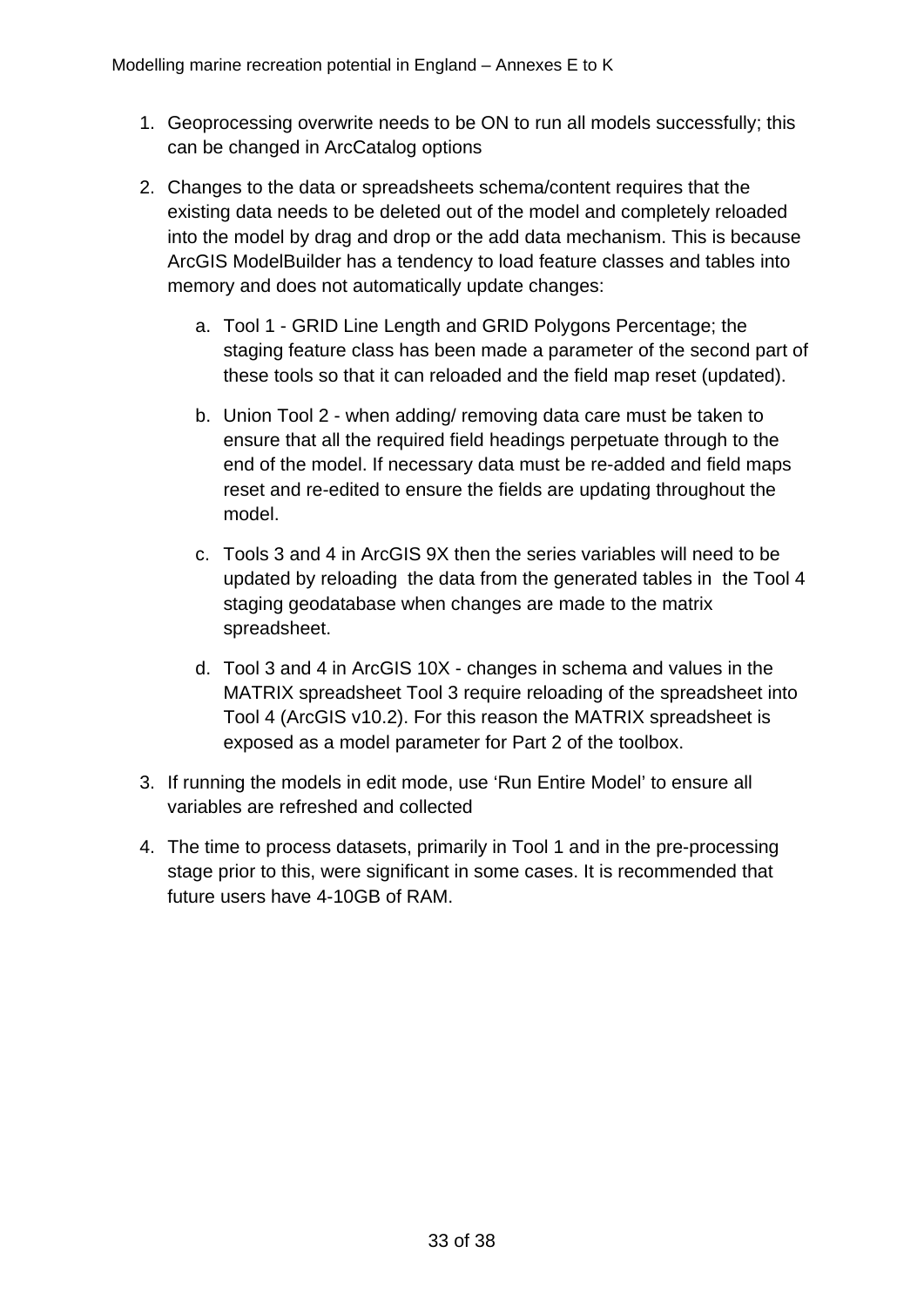# <span id="page-39-0"></span>**Annex I: Confidence Assessment**

## **Gridded input data**

A confidence rating has been supplied to each dataset where the data has been sourced. This is closely aligned to the MMO confidence rating method with minor adaptations. These have then been amalgamated where multiple datasets inform one parameter. The final parameter confidence is provided as an average and minimum of the source data confidence as shown in Table 9.

## **Table 9: Combined confidence of input layers.**

| <b>Parameter/Data Layer</b>    |      | <b>Average Confidence Minimum Confidence</b> |
|--------------------------------|------|----------------------------------------------|
| <b>Baseline Activity Area</b>  | 100% | 100%                                         |
| <b>Estuary</b>                 | 100% | 100%                                         |
| <b>Land Access</b>             | 97%  | 80%                                          |
| Car parks                      | 98%  | 93%                                          |
| <b>Marinas</b>                 | 67%  | 67%                                          |
| Slipways                       | 67%  | 67%                                          |
| <b>Moorings</b>                | 78%  | 67%                                          |
| Land habitats (PHI)            | 80%  | 80%                                          |
| Intertidal habitat (MB102)     | 87%  | 87%                                          |
| Birds on land                  | 93%  | 87%                                          |
| Land reserves                  | 92%  | 80%                                          |
| Water depth                    | 100% | 100%                                         |
| Wind magnitude                 | 93%  | 93%                                          |
| Wave height                    | 87%  | 87%                                          |
| Water quality                  | 93%  | 93%                                          |
| <b>Reef and Hard Substrate</b> | 97%  | 93%                                          |
| <b>Seahorses</b>               | 93%  | 93%                                          |
| Cetaceans                      | 80%  | 80%                                          |
| <b>Basking sharks</b>          | 60%  | 60%                                          |
| Birds at sea                   | 100% | 100%                                         |
| Seals at sea                   | 73%  | 73%                                          |
| <b>Accessible Wrecks</b>       | 82%  | 80%                                          |
| Leisure navigation             | 80%  | 80%                                          |
| <b>Restricted Area</b>         | 83%  | 80%                                          |

### **Model predicted output data**

The model predictions are given by a total score per grid cell for each activity. This score provides a measure of confidence as to how likely recreation is expected to occur at that location. Due to the multiple number of datasets used in the prediction it is not possible to provide a breakdown of confidence otherwise. However the activity Matrix (Tool 3) informs on what parameters have been used and therefore can relate back to the input data layer confidence in Table 9 above.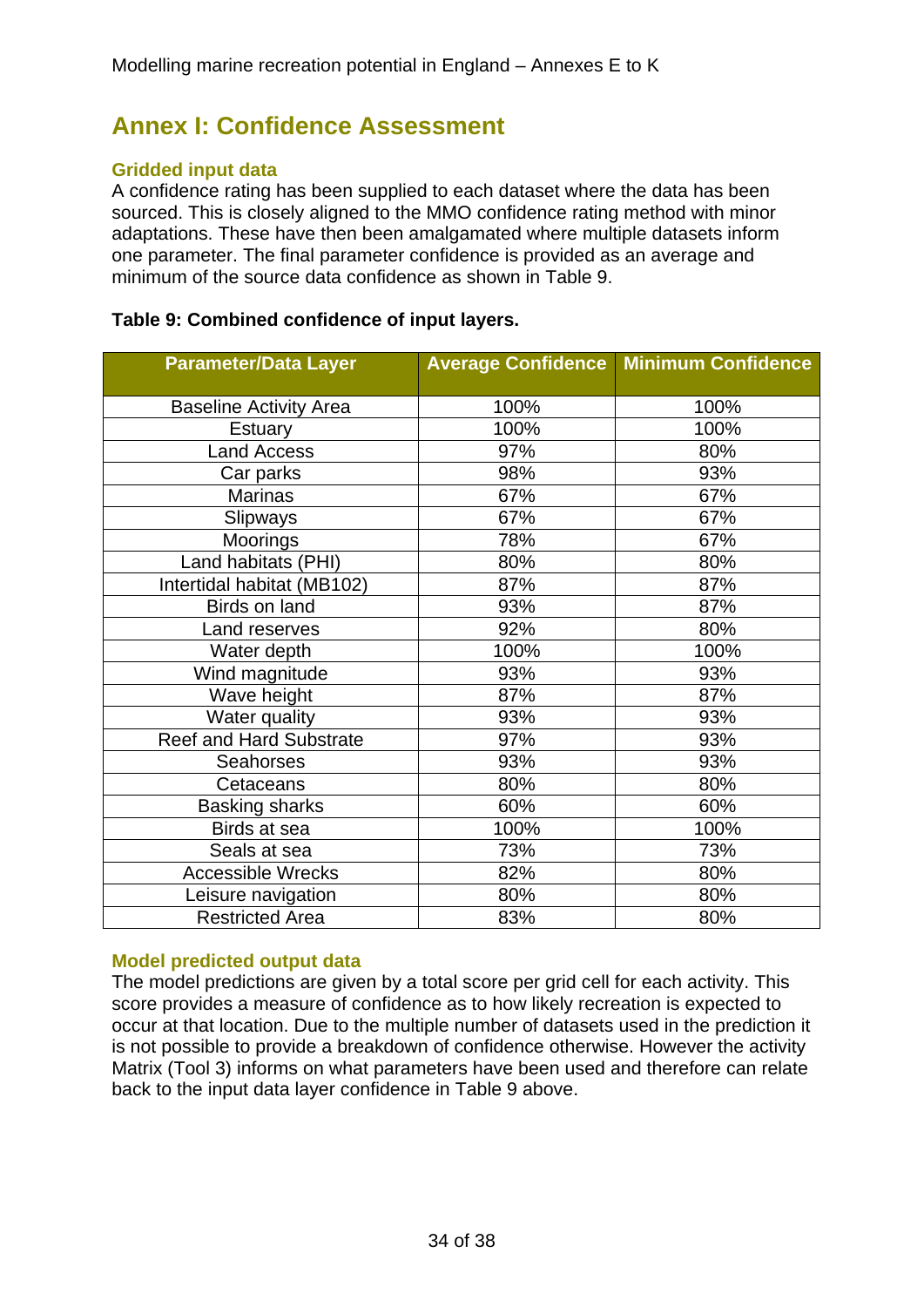# <span id="page-40-0"></span>**Annex J: Future Application of the Model**

# **J1. Altering input scores**

Scoring within the model can be altered as further information and evidence is gathered from stakeholders in preparation for marine plans. Scores can simply be altered within the model scores spreadsheet and the model re-run to apply the scores. More information is provided in Annexes H2 and K.

# **J2. Improving input data**

Data sourcing for the model can be considered a continuous process as new and improved data sets become available. More information about adding new data into the model is provided in Annexes F, G and K.

The processing of very large data sets was out with the scope and budget of this project. Therefore the following recommendations are made with respect to improving data:

- Obtain better data for land access points. This was modelled based on heights, slope and proximity of roads and paths. This modelling could be greatly improved using high resolution terrain data such as Lidar data, use of detailed footpaths and incorporating proximity of public transport. Alternatively a data set on accessible beaches could be sourced/ compiled; this data does not exist at the time of writing. Land access points are critical to the success of the model as they form the basis for a wide range of marine leisure activities.
- Utilise the OSMasterMap (OSMM) dataset to inform a wide range of parameters. OSMM contains the relevant cartographic and textual descriptions to inform certain parameters (e.g. land entry points, car parks, jetties, groynes). However, the project team have run scripts to deal with the 30 data tiles and these have crashed, potentially due to the file sizes, as well as taken extremely long times to process. As result OSMM was not used in this project. MPC are able to offer processing to inform certain parameters as an add-on to this project and with certain parameters may be able to do these in this financial year, with production to inform future runs of the model.
- Obtain / commission production of more suitable wind and wave summary data. This was very difficult to obtain in a suitably processed form and the BERR Renewables Atlas was used, which is very general in nature. A better data set should be sourced to provide minima and maxima as well as mean wind speeds at or near the sea surface, for inshore and offshore areas (the Marine Plan Areas could provide a definition for summary areas). JBA Consulting have near complete coverage of England's marine nearshore areas for wave data but combining this would require time. Also Magic Seaweed reportedly have good (nearshore) data and may be able to respond on a longer timescale than this project allowed; and Surfers Against Sewage report that they can suggest other valid sources.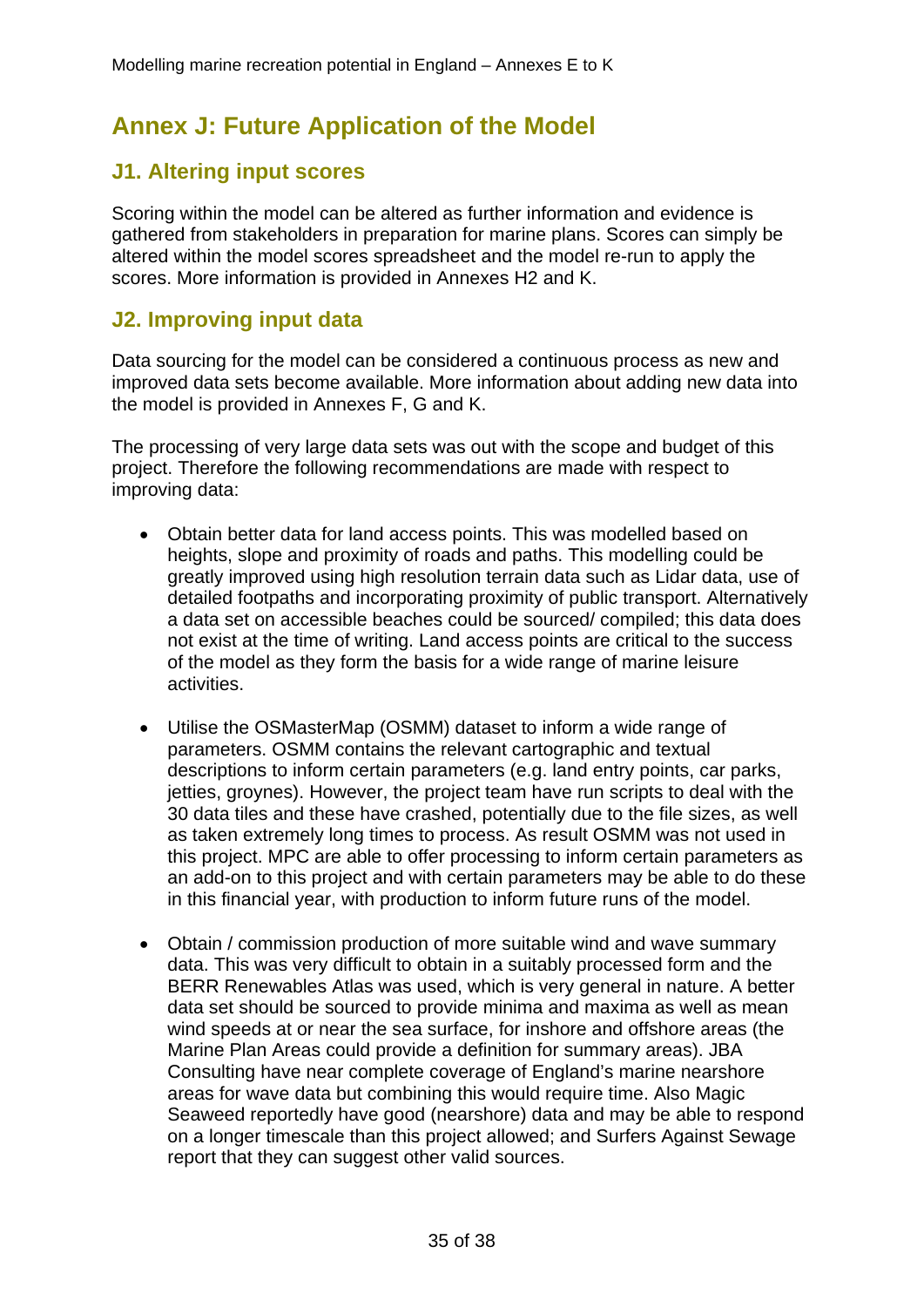<span id="page-41-0"></span>• The Subtidal habitats provided by the EUSeaMap / MESH combined map produced by JNCC and provided to the project team as draft format pre publishing could not be processed within the timescales due to the significant geometric errors and overlap in areas mapped which lengthened all processes applied in GIS up to a point that this was un-workable in the timescales. Cleaning, dissolving and correcting this dataset on a PC with significant RAM (over 4GB) may allow it to be included in this model.

# **J3. ArcGIS recommendations**

Modelling was developed in ArcGIS 9.3 as requested by the MMO. Multi-criteria evaluation modelling requires iteration through value tables in order to select and denote applicable data. The iteration mechanisms offered in ArcGIS 9.3 are static in nature, i.e. series variables have to be dimensioned with lists of data loaded into them, but these have to be updated manually when changes are made to the score spreadsheet. Also, numeric and string values cannot be read on the fly and static tables of each need to be created for loading values into the series variables. For 12 marine recreation activities this numbers 216 reload operations.

These issues are addressed by ArcGIS 10.2 ModelBuilder, where iterator tools are provided for looping through tables, and model specific tools are provided so that Get Field Value can be used to obtain the value of a field in the current row of the table. A view of the table can also be created for numeric and string variables, and the iterator tools will work from this. In general the whole arrangement is more dynamic, in that if the scores matrix (Tool 3) is changed it just has to be reloaded once and re-incorporated to the model.

In general the ArcGIS 10 ModelBuilder models run twice as fast as the ArcGIS 9 models.

Within the Tool 1 proximity path distance tool it would be safer to generate a raster and centroid version of the analysis grid at each run of the tool to ensure consistency between the three in the case of analysis grid change.

Within Tool 2 the data and the field names are statically dimensioned, an approach which again was taken due to time constraints and requirement to stay within v9.3 where possible. It is anticipated that this process could be controlled using a spreadsheet containing source field name, destination field name and file name. It is recommended that this approach be implemented in ArcGIS 10 ModelBuilder as this will be easier due to the improved iterator and model specific tools described in this section.

At present Tool 4 is divided into several tools, due to limitations with using iterators and dividing between numeric and category modelling. This approach was taken due to time constraints and an initial aim to use v9.3; however it is anticipated that numeric and category models could be combined using branching/ decision tools within ArcGIS 10 ModelBuilder and it is recommended that this approach is examined.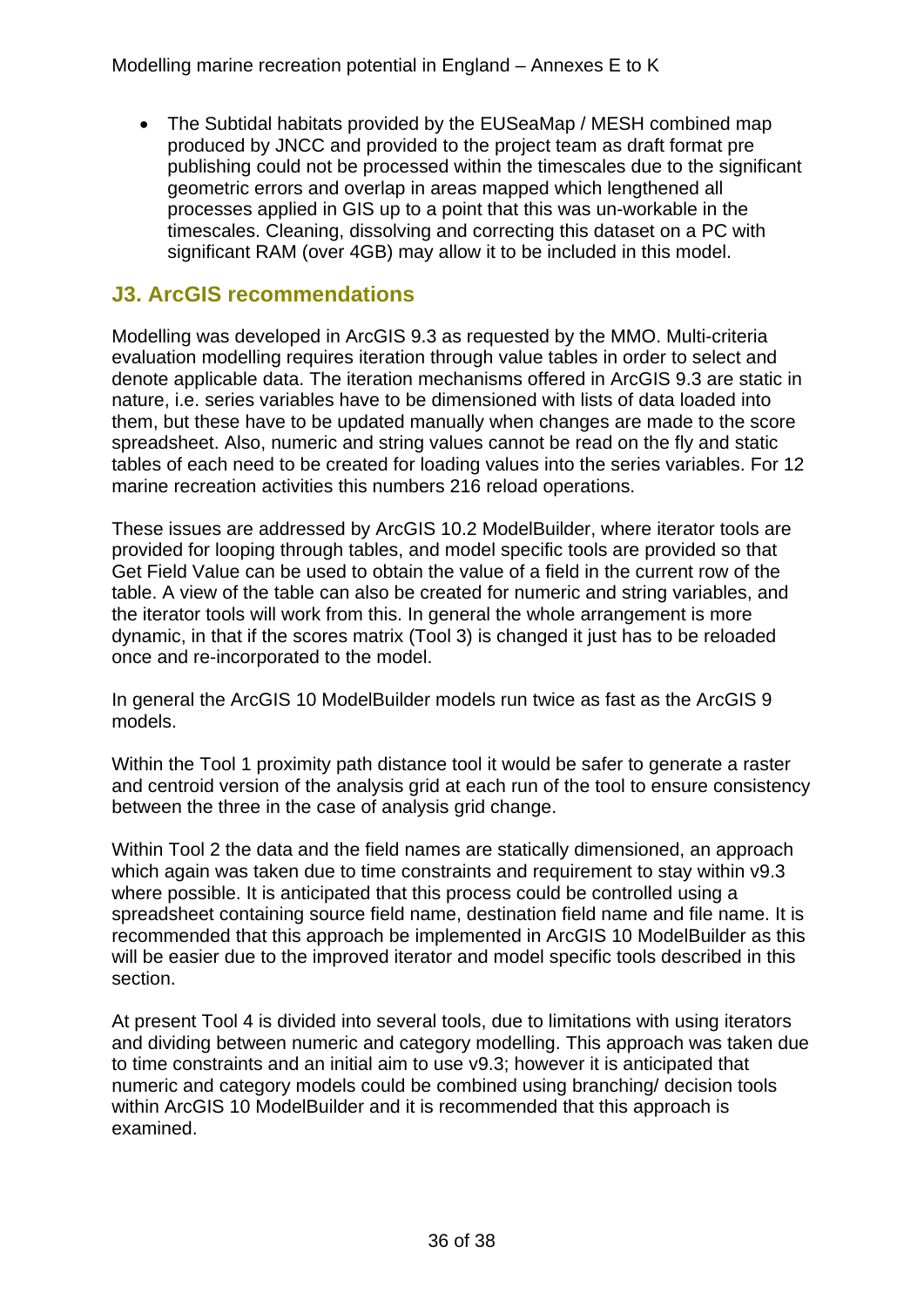# <span id="page-42-0"></span>**Annex K: MMO1064 Marine Recreation Model User Guide**

# **K1. Updating the input data layers**

The input data layers represent the different characteristics, e.g. depth, land access, subtidal habitats. These steps should be followed when updating a layer:

- 1. Once data is in ArcGIS, reproject to ETRS89 UTM Zone 30N
- 2. Clean input data so only attributes required remain in table
- [3](#page-42-1). Follow relevant processing log (see project webpage<sup>3</sup>)
- 4. Apply the relevant grid tool (Tool 1)

# **K2. Creating a Unioned Data Grid**

The data is combined using a Union tool, Tool 2. All data is joined to the analysis grid, and for each grid cell the data values summarised into a uniquely named field for testing the Activity Matrix scores and conditions against (see below).

# **K3. Changing the Activity Matrix scores**

The Activity Matrix scores may be changed simply by opening the spreadsheet and amending scores. A guide to changing scores is given below:

- 1. The Activity Matrix is provided in a coded format as shown in the worksheet Model Key, e.g. SA = sailing, SAPri = sailing primary condition. If a field is numeric (see column B, Type = Num) then Pri1 and Pri 2 are the upper and lower ranges of the primary condition and Sec1 and Sec2 for the secondary conditions. If the field is a category (Cat) then Pri1, Pr2, Pr3 and Pri4 are all categories that satisfy the primary conditions and Sec1, Sec2, Sec3, Sec4 are all categories that satisfy the secondary conditions.
- 2. The model score is the score from -3 to 0 to 3 of whether how strongly this influences the model. It may be positive (attracts recreation) or negative (users avoid).
- 3. The primary and secondary conditions must be selected from those shown in the Worksheet "Parameter Categories". Note these may require updating if the input data has changed.
- 4. Enter -999999 for any cells where nothing is entered.
- 5. The weights may also be changed, however care is advised if doing this as all activities will be affected and the pros and cons of doing so need to be assessed in detail beforehand.

<span id="page-42-1"></span><sup>&</sup>lt;u>.</u> 3 http://www.marinemanagement.org.uk/evidence/1064.htm